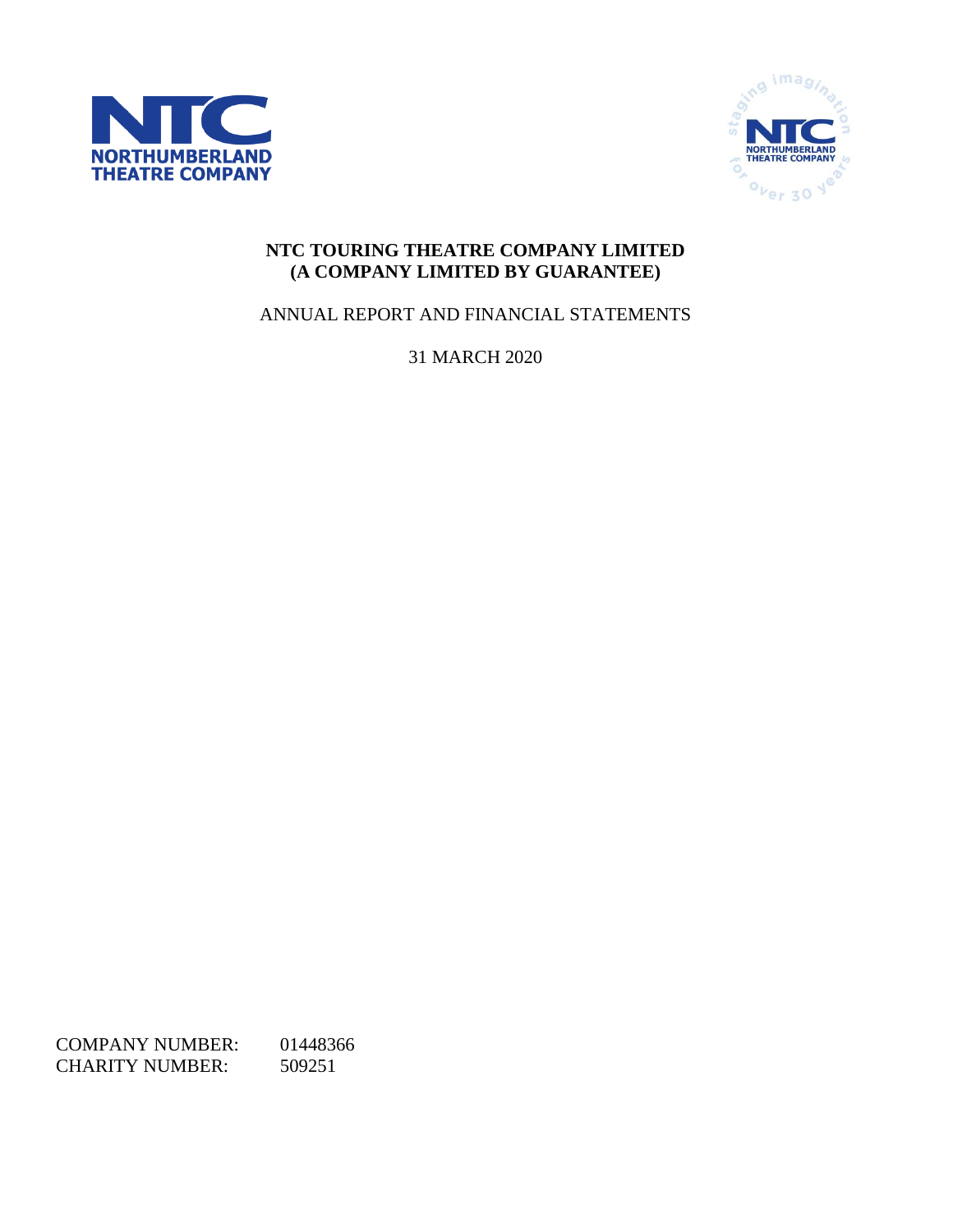# **ANNUAL REPORT AND FINANCIAL STATEMENTS**

# **31 MARCH 2020**

# **CONTENTS**

**Page**

|                                          | - ---     |
|------------------------------------------|-----------|
| Report of the Directors                  | $1 - 11$  |
| Independent Examiner's Report            | 12        |
| <b>Statement of Financial Activities</b> | $13 - 14$ |
| <b>Balance Sheet</b>                     | 15        |
| Notes to the Financial Statements        | $16 - 24$ |



*'We went as a family to see Beauty and the Beast at the Dovecote Amble, the performance was outstanding we have never laughed so much, we actually cried. suitable for all ages of our family with jokes, songs and lots of funny innuendos. Well done to all NTC a great night would Highly Recommend to all.'* Audience member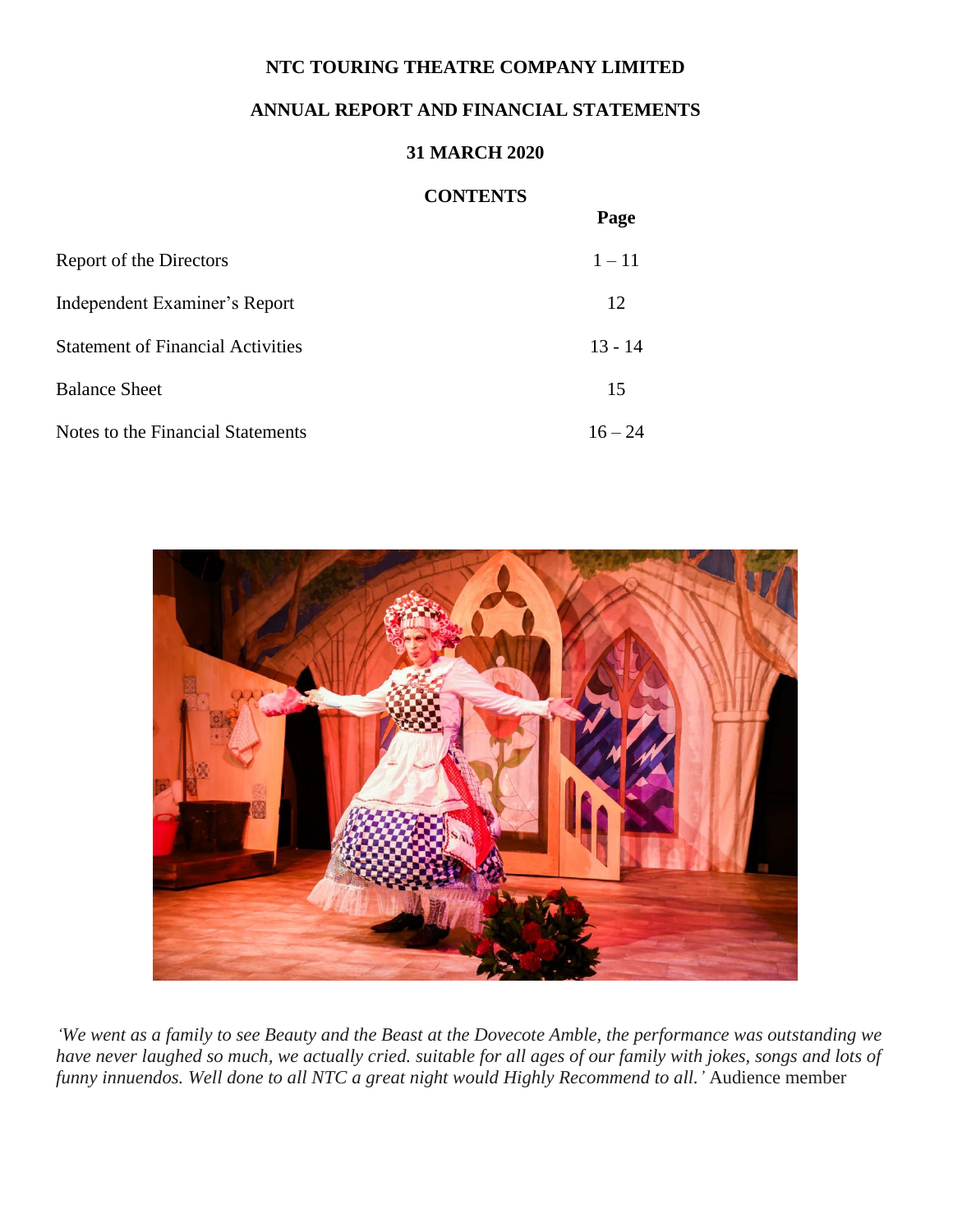#### **REPORT OF THE DIRECTORS**

The Directors present their annual report on the affairs of the Company together with the financial statements and Independent Examiner's Report for the year ended 31 March 2020.

#### **Aims and activities**

NTC Touring Theatre Company Ltd's mission statement is:

*To make professional touring theatre of the highest quality accessible to those communities who are theatrically disenfranchised through geographic, economic, social or transport constraint, theatre which is made in Northumberland for a national audience, theatre which is accessible and relevant, is innovative and entertains with integrity and humour. In addition, to provide the highest quality training and support to new and emerging theatre practitioners in the region, through on-the-job training opportunities.* 

#### **Public benefit statement**

The Directors and management are committed to providing a public benefit and have considered the Charity Commission's guidance in this area. The Company's principal business is to make high quality, professional theatre accessible to those in theatre-less zones throughout the country, theatre which appeals to a broad audience with affordable ticket pricing and which engages new audiences. Through its employment schemes, to provide education and training in all areas of the performing arts, accessible to anyone over 18 in the Northern Region at no cost. In addition, the professional training received benefits public audiences and the wider community when the trainees enter the profession full time.

#### **Achievements and performance**

The Company's principal business is the provision of a touring theatre service to communities of the region covered by the Arts Council England, North (ACEN) and nationally, thus making theatre accessible to those who may not otherwise attend.

What an extraordinarily busy year!

Good bits:

- We successfully produced three new plays, two retours and one pantomime.
- Footfall at the Centre continued to grow.
- We provided 3 training opportunities for emerging actors.

Sad bit:

- Gillian Hambleton retired after working for NTC for over 30 years.

Exciting bit:

Lewis Matthews (Louis Roberts  $-$  the cheery one in the Xmas show) has accepted the role of Artistic Director.

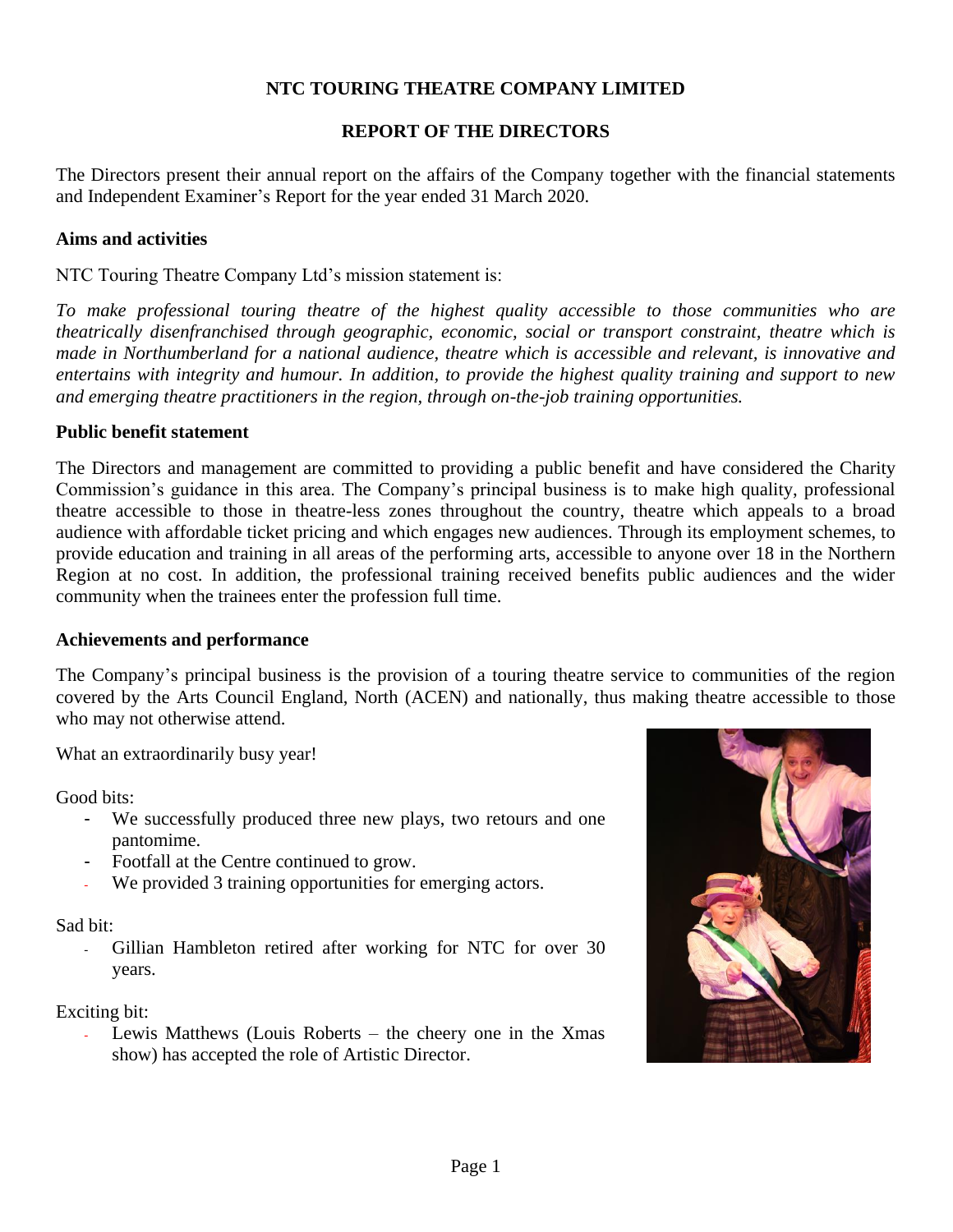#### **REPORT OF THE DIRECTORS**

We would like to thank most warmly all those who have helped us this year; our funders who have supported us and enabled us to produce six plays; the venues and promoters (many of whom are volunteers) who have continued to support us; our audiences who have come to see our shows, our Friends, who now number 68, and last, but not least all the actors, stage managers and design teams who have given their unstinting support to the Company. We would also like to thank our growing base of volunteers and audience members who regularly attend the Dovecote Centre.

Touring programme:



*'it was 'light, funny and daft!' Encore! We were left wanting more!*' Dracula audience member

During the year, the Company staged six plays: in May, we retoured 'Dracula: The Travesty!' by Stewart Howson, in the autumn 'The Stars Look Down' by Alex Ferguson, 'Scaredy Bairns' at Halloween, 'The Snow Queen' by Gill and Rick Juckes, 'Beauty and the Beast – The Panto!' by Gill Hambleton and Stewart Howson and finally, but by no means least 'The Angels of the North' based on the book by Joyce Quinn and Moira Kilkenney. The audience and critical response to these productions was excellent.

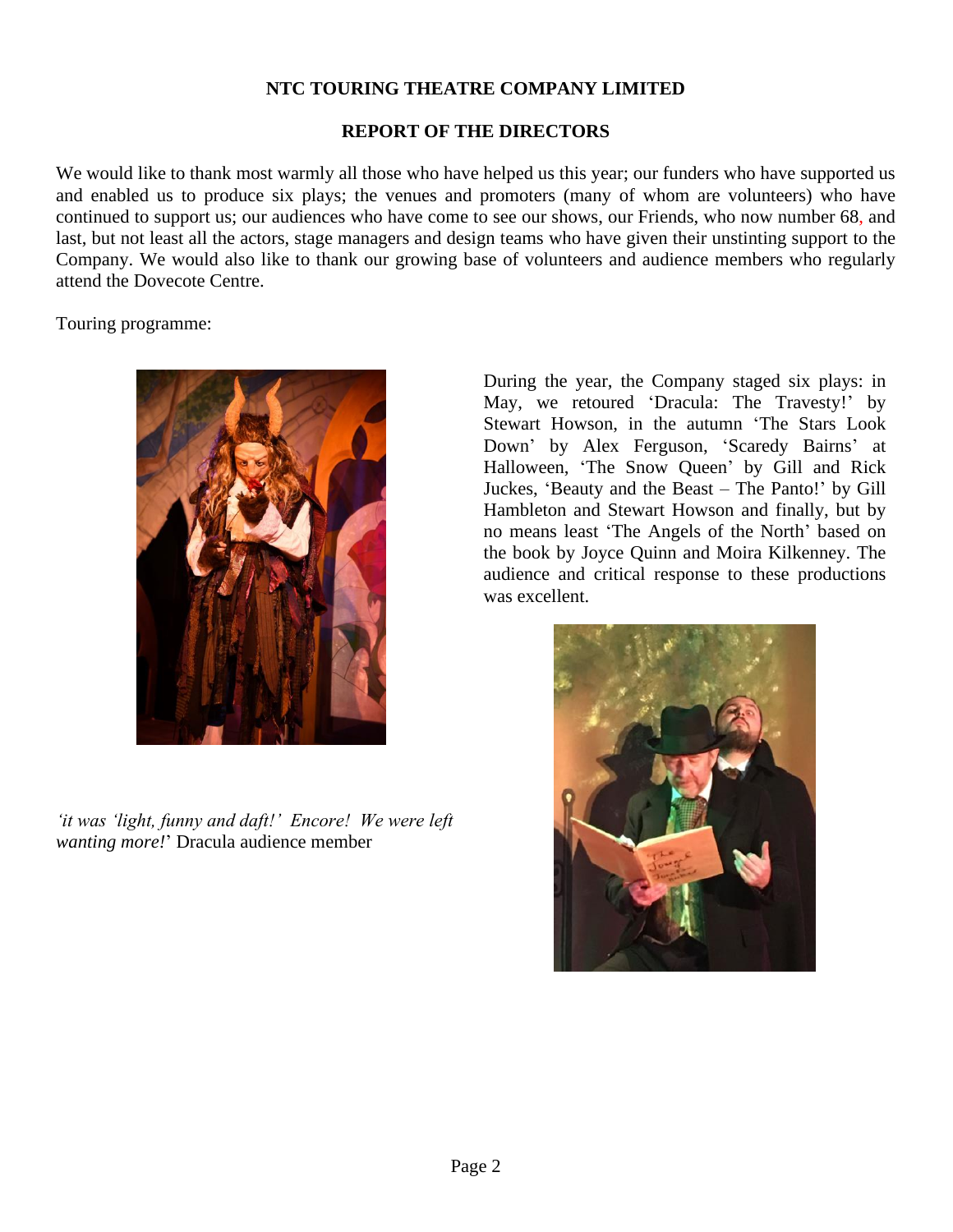# **REPORT OF THE DIRECTORS**

Key statistics for the year include:

- 66% of the Company's work was new writing.
- The Company employed 137 actor weeks in rehearsal and performance and 100% of actors were locally based.
- The Company provided 49 weeks of employment for technical and production staff, 100% of whom were locally based.
- There were the equivalent of 2.6 full-time staff, comprising Artistic Director, Trainee Artistic Director, Tour Administrator, trainee actors and designers and a Finance Manager.
- The Company gave a total of  $103$  (2019 85) performances, of which 90% were in the Northern region. The total audience was 6,781, an increase of 35%.
- Over 252 volunteer venue promoters supported the Company over the 5 outreach shows. There were 19 new venues.



*'Scaredy Bairns' venue deep in the woods at Hedley West Farm, Durham.*

# The Dovecote Centre – Community Hub and Arts Centre

We moved into the Dovecote Centre in February 2018. It is wonderful to see how things have grown in such a short period of time, this year we had 36 (22) cinema showings to which 1,005 (876) people came and 6 (1) theatre/musical events, including The Pitmen Poets, Bottle Bank Band and the Johnny Miller Band. We were also thrilled to have NTC perform 23 times in the Centre, including 3 schools' performances of 'Snow Queen' and 14 of the Panto – Beauty and the Beast. We are now home to the Amble Quilters, The Puffin Theatre Club and a Fourth Action and have been used as a polling station. Footfall for the year was 8,129 (3,464).



*'The venue was small and intimate with good facilities and easy access for all.'* Audience member

All this has been helped by the Foyle Foundation's grant of £20,000 towards our NTC at the Dovecote Centre project.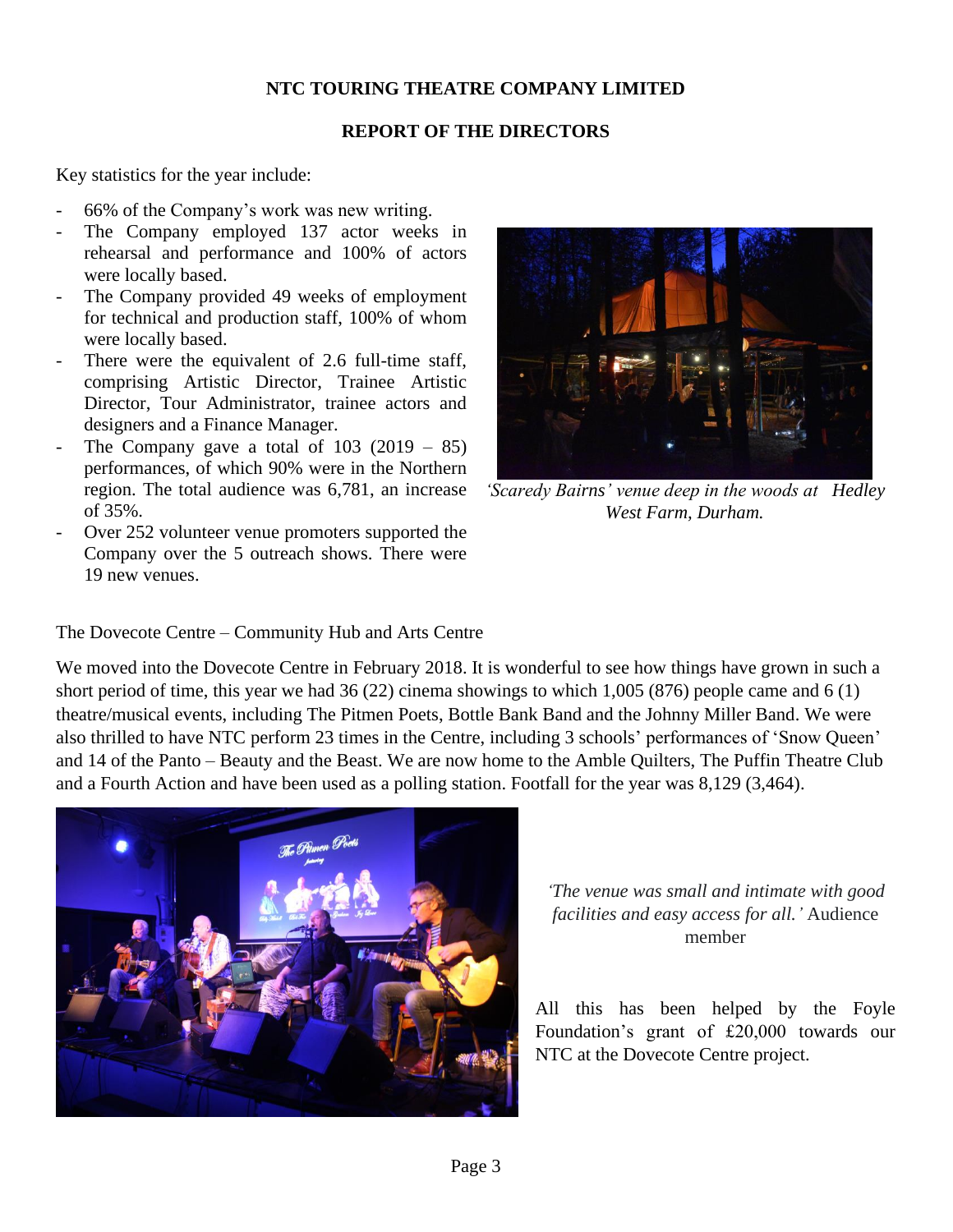# **REPORT OF THE DIRECTORS**

The Board would like to thank all the staff for their hard work.

Fundraising activities

We succeeded in raising £67,202 (2019 - £33,669) from Trusts and £14,000 (2019 - £13,000) from Arts Council for core and show costs. Many Trusts and Foundations are unable to support more than one project a year or offer the security of long term funding. However, a number of trusts have supported us as often as their guidelines permit and we would like to thank them for their continued support: The Joicey Trust, The Sir James Knott Trust and The Hadrian Trust, to name but a few.

We would like to thank everyone who contributed to our donation pot whilst on tour.

#### Other activities

We were involved in a number of workshops and activities during the year:

- An audition workshop was held these workshops are useful to both NTC and the participants, we find new and exciting actors and they hone their skills.
- NTC were selected to perform 'Pitman's Parliament' to school children in Durham and also a one-off piece for Hands Off Productions.



*'Superb production of The Snow Queen - a delight from start to finish. Would be great if these productions had some central funding - as the level of professionalism is so high is difficult to believe they have to completely find themselves. A pleasure to support the Northumberland Theatre Company - well done all!'*

Audience member – Snow Queen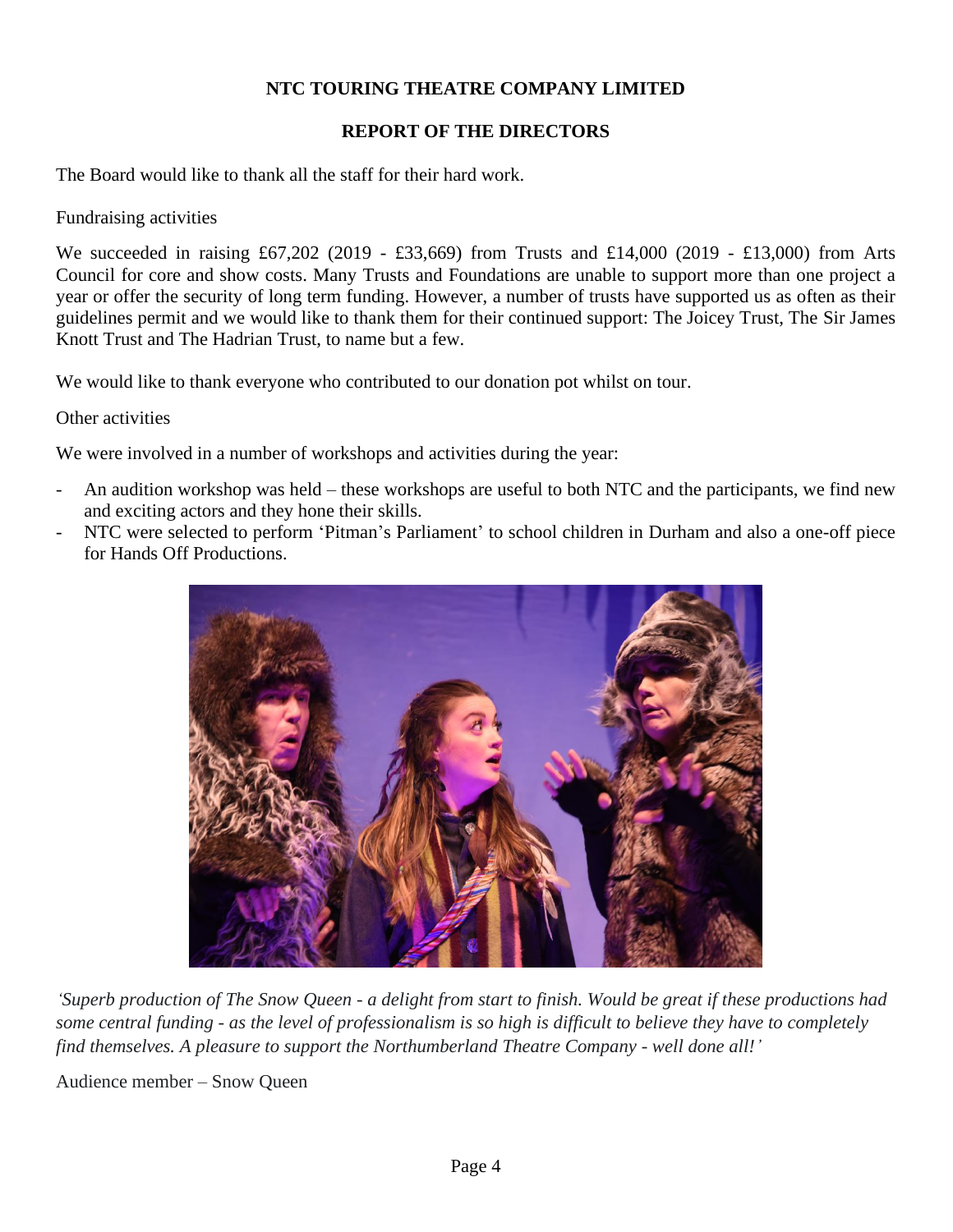# **REPORT OF THE DIRECTORS**

# **Financial review**



A summary of income is shown below:

We have had a very busy year, the increase in footfall to the Dovecote Centre, 4 touring shows, 1 outdoor show and 1 Pantomime to many diverse audiences and a small surplus! The failure to achieve Arts Council funding for either the autumn show or the Pantomime was disappointing. We would like to particularly thank the actors, stage managers and design team for agreeing to work for rates significantly below the ideals set by ITC and Equity. The rates agreed between ITC and Equity look to be increasingly unachievable in the rural touring theatre world without consistent support by the Arts Council.

This year's Theatre Tax Relief enabled us to produce 'The Stars Look Down' by Alex Ferguson. Without the Theatre Tax Relief, we would not have been in a position to produce either the autumn or Christmas play this year. Theatre Tax Relief has enabled NTC to keep producing high quality work as it allows us to plan ahead. We will have no Theatre Tax Relief in 2021 because all shows in 2020/21 have been cancelled due to the Covid-19 pandemic - we will need to review our fundraising to bridge this loss.

NTC have agreed the purchase of the Dovecote Centre for £85,000 from the Newcastle Diocese Education Board Ltd and the Newcastle Diocesan Society. The sale was to have been complete in June 2020, unfortunately due to the pandemic the purchase has been postponed until the autumn.

Internal and external factors

We are a project-funded theatre company; we have to raise funds on a show-by-show basis. The lack of available recurring funding is a challenge. We are working towards a sustainable level of earned income to support core costs; the Theatre Tax Relief is helping us to achieve this.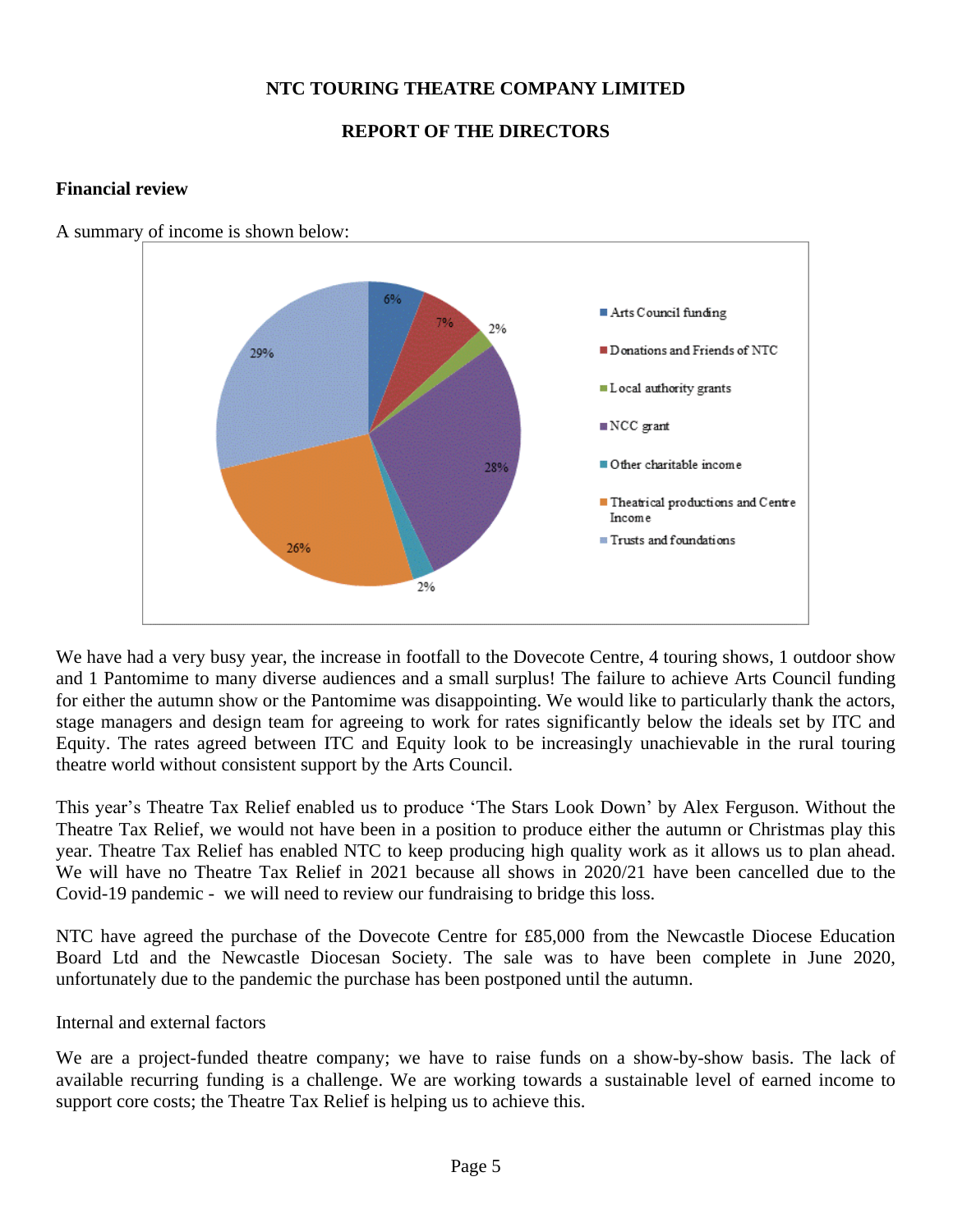# **REPORT OF THE DIRECTORS**

Reserves policy and going concern

Since the cancellation of our Arts Council funding in 2010, the Company's reserves have been wiped out. The new SLA with Northumberland County Council is enabling the company to plan ahead with confidence which should, over time, improve our sustainability. The company core has negative current assets of £571 (2019 -  $£7,137)$  at the year-end (see notes 13 and 14). Increasing reserves is going to be a slow process. We are seeking a fundraiser to help improve our fundraising success rate.

Due to the pandemic, all employees have been flexibly furloughed until 31 October 2020. Subject to Government guidelines, we plan to re-open in November.

Investment policy

We aspire to have free reserves to invest.

Investment powers

The Directors are able to invest and deal with the monies of the Company not immediately required in such manner as they may from time to time determine.

*'It has been a complete dream working with Northumberland Theatre company over the last few months. I would wholeheartedly recommend the actor traineeship scheme at NTC to anyone getting started in the industry.* 

*This is by far the longest run of a show I have performed in and I have honestly learned so much over the last few months and the whole experience is one that I have found immensely valuable, both professionally and personally.'* Emily Fay Palmer-Giles (The Snow Queen - Trainee)

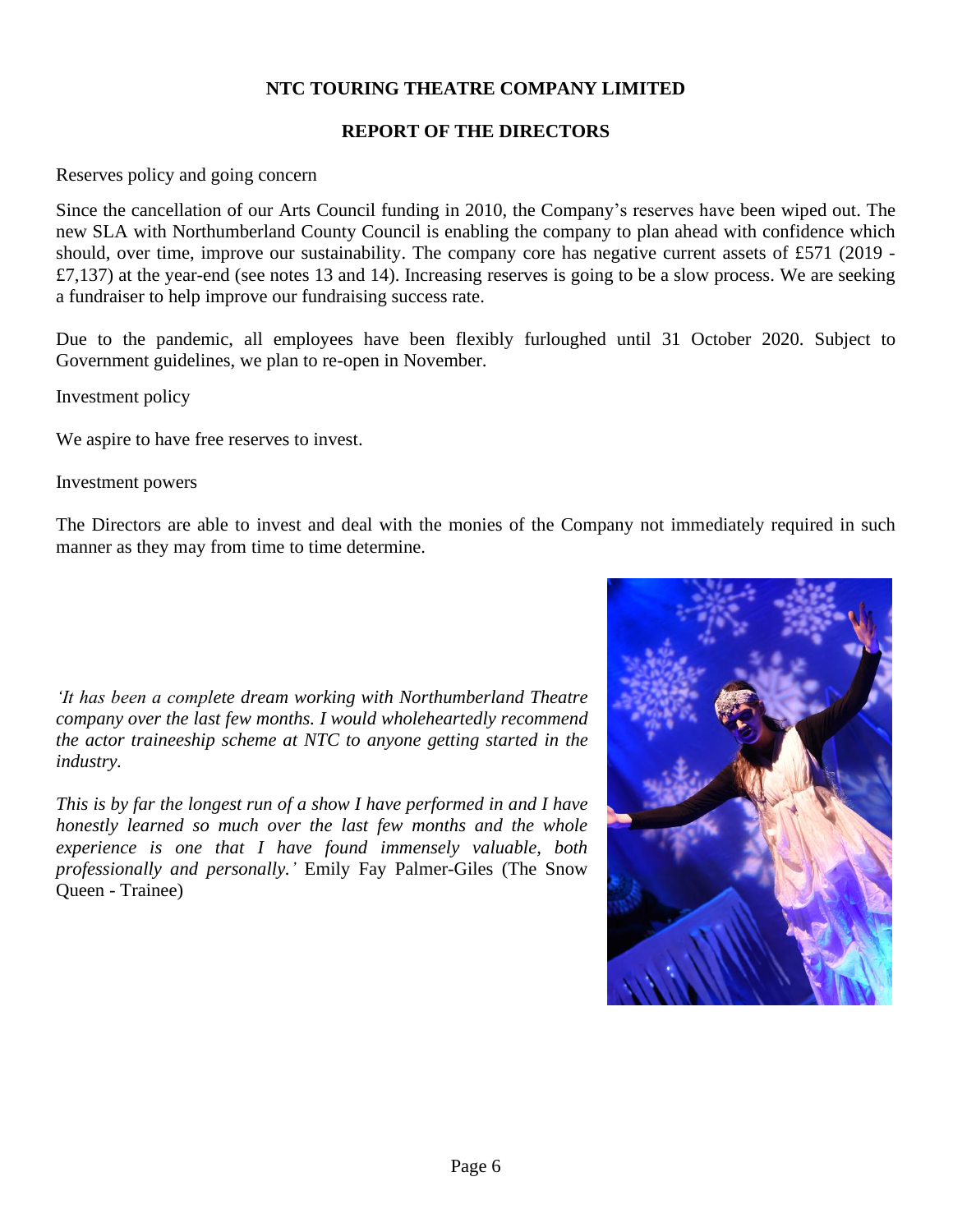#### **REPORT OF THE DIRECTORS**

#### **Plans for the future**

After such a wonderful year this year, we couldn't wait to get going in 2020-21 and then the pandemic hit. Sadly, our autumn production of 'Jekyll and Hyde', our Christmas production of 'Alice in Wonderland' and our Pantomime 'Cinderella' have all had to be cancelled.

Confirmed productions in 2020-21:

'Once upon a Halloween' by Louis Roberts.

A chilling (yet child friendly) and thoroughly ridiculous outdoor performance to celebrate everything that goes bump in the night.

'The Angels of the North' – A lovely piece based on the book by Joyce Quinn and Moira Kilkenny, sadly the tour was cut short due to the pandemic. A re-tour is planned for March 2021.

*'Went along to opening night of Angels of the North absolutely loved it! The best piece of theatre I've seen in a long time - funny, moving and a delight to see and hear the tales of these forgotten women. Would thoroughly recommend.'* Audience member

The socio economic impact of COVID 19 has been devastating particularly for large parts of the Arts, Culture and Entertainment Sectors. We have aimed since March to manage that impact on NTC of this crisis by respecting the COVID 19 guidance , ensuring that scarce resources are used prudently and government funded , including the furlough scheme , is accessed to support our staff and our organisation.

Sadly, we have produced no work since April and when we compile the annual report this time next year we will better understand the full consequences of the Pandemic. Meantime, the Board and our loyal staff and supporters will manage a changing landscape and endeavour, if permitted, to deliver productions later in the year.

Our key objectives are to:

Ensure a future base for the Company through the purchase of the Dovecote Centre. We will also be seeking capital funding to update the Centre and create the facilities the people of Amble deserve.



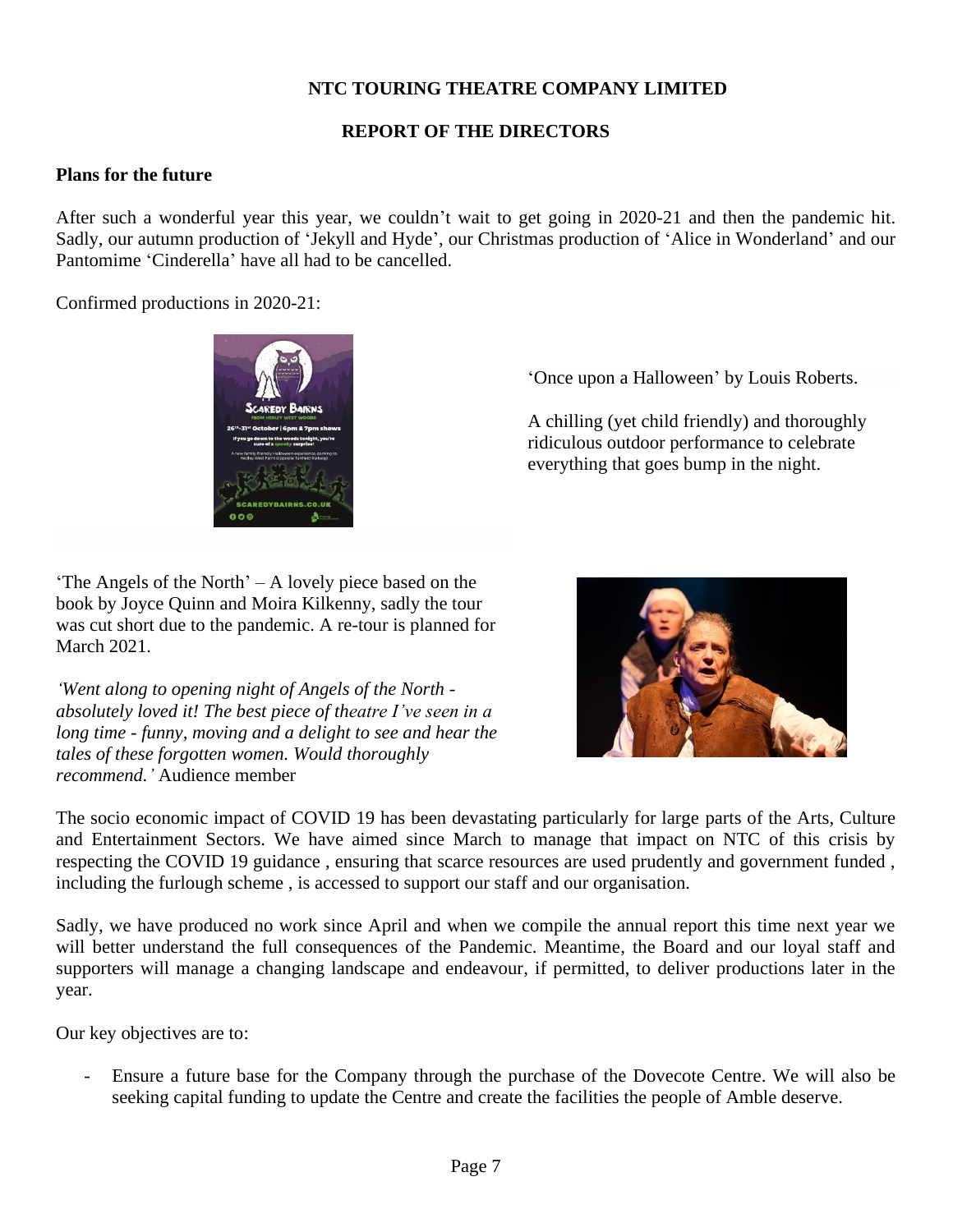#### **REPORT OF THE DIRECTORS**

- Provide a community cultural hub to the people of Amble including theatre, small-scale cinema, music and other such events from our new premises.
- Source a minimum of two funded shows per annum to enable the continuation of delivery of high quality theatre activities in rural and other disenfranchised communities.
- Work towards achieving NPO status with Arts Council in 2023 through extending our outreach offer, collaborating with other organisations and the introduction of Theatre Clubs at the Dovecote Centre.
- Generate a higher proportion of our income from audiences in a bid to make the company more sustainable, partly by making working with theatre venues and secondly by increasing our charges steadily to better reflect the market price of our product.
- Seek funding to sustain quality training and support to new and emerging theatre practitioners in the region through trainee opportunities, master classes and workshops*.*

#### **Structure, Governance and Management**

Governing document

The Company is a charitable company limited by guarantee, incorporated in England as the Northumberland Theatre Company Limited on 13 September 1979. The Company was established under a Memorandum of Association which established the objects and powers of the charitable company and is governed under its Articles of Association. The Company name was changed to NTC Touring Theatre Company Limited on 1 April 1994.

Recruitment and appointment of the management committee

The directors of the Company are also the charity trustees for the purposes of charity law and under the Company's Articles are known as members of the Management Committee. Under the Articles of Association, the members are elected at the AGM to serve a period of 3 years, subject to ratification at each AGM.

The following directors retire and put themselves forward for re-election:

Charles Linaker Roger Styring N. Mundy Ltd

Trustee induction and training

New trustees undergo an orientation period to brief them on their legal obligations under charity and company law, the content of the Memorandum and Articles of Association, the committee and decision-making processes, the business plan and the recent financial performance of the Company with the assistance of an induction pack. The trustees meet key employees and other trustees during this period.

Trustees are encouraged to attend brief internal training sessions when required where these will facilitate the undertaking of their role.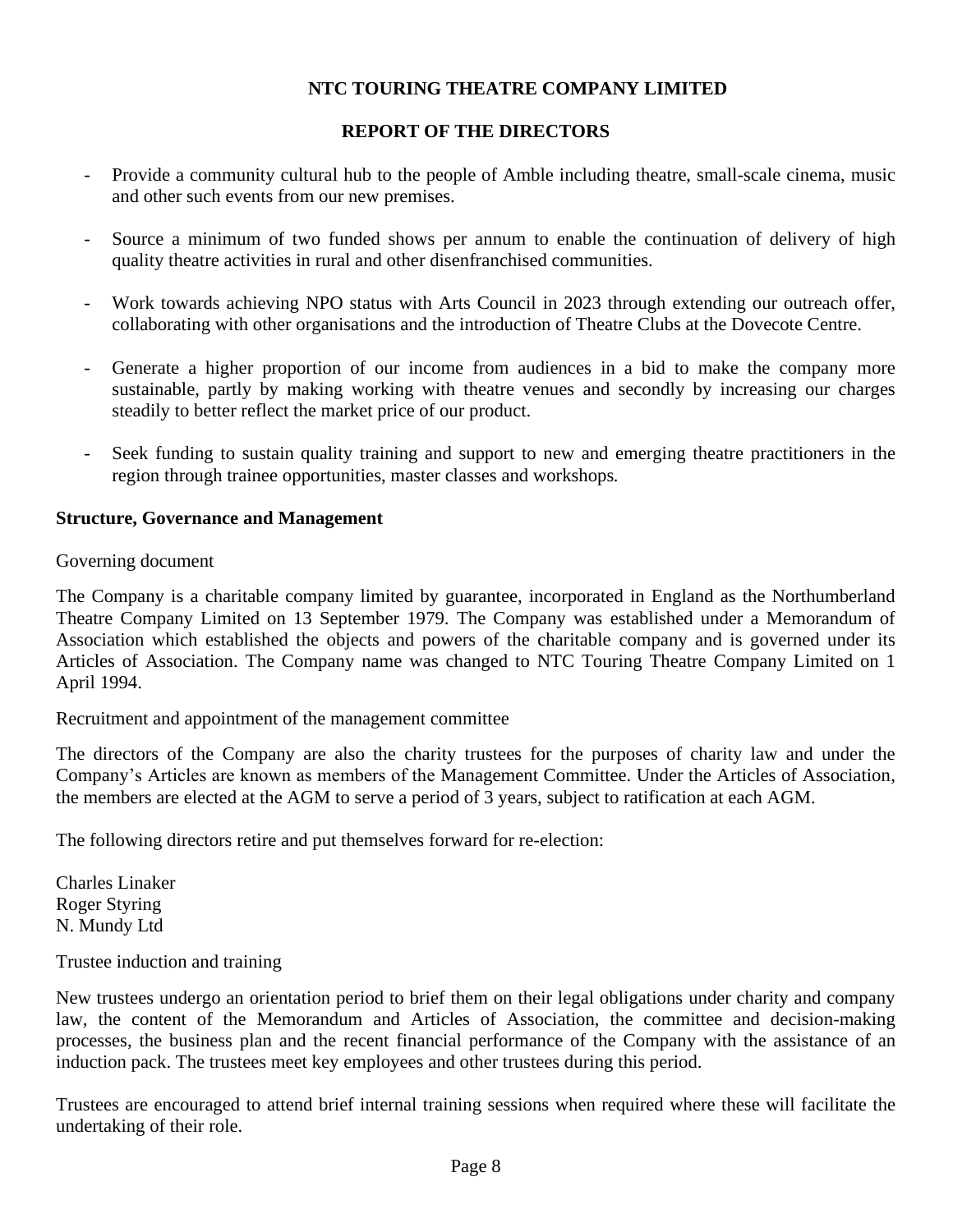#### **REPORT OF THE DIRECTORS**

#### Organisation

The board of trustees meet quarterly to review the organisation, its results and discuss action required for the future. The audit committee and the employment and finance committee meet twice yearly; the committees were instigated to ensure the smooth running of the organisation. The Artistic Director is entrusted with the day-to-day running of the Company and is responsible for ensuring that the Company delivers the services specified below.

#### Related Parties

The company employed Mr Stewart Howson, partner of Gillian Hambleton, the Artistic Director until January 2020, as an actor and dramaturge see note 12 for details.

The company employed Miss Eilish Stout-Cairns, partner of Lewis Matthews, the Artistic Director, as an actor in the Snow Queen production, see note 12 for details.

The company receives funding from Northumberland County Council; Cllr B Flux is a member of NTC Touring Theatre Company Limited and an elected member of Northumberland County Council.

#### Risk management

The Directors have conducted their own reviews of major risks to which the Company is exposed, and systems have been developed to mitigate those risks. External risks to the funding have led to the development of a strategic plan, a change to full recovery costing of projects, supported by relevant training to identify and pursue new grant funding and revenue raising opportunities. Internal risks are minimised by the implementation of authorisation procedures for all transactions and projects to ensure consistent quality of delivery for all operational aspects of the charitable company. These procedures are regularly reviewed to ensure they still meet the needs of the Company and the Board review the register quarterly.

The Covid 19 virus impact on the Company is being reviewed on a monthly basis and action is being taken accordingly.

#### **Reference and Administrative Information**

The Company is also known as the Northumberland Theatre Company.

Company registration number: 01448366

Charity registration number: 509251

| Registered office     | The Dovecote Centre, Dovecote Street, Amble NE65 0DX         |                                                     |  |  |  |  |
|-----------------------|--------------------------------------------------------------|-----------------------------------------------------|--|--|--|--|
| Directors and members | <b>B</b> Ellis (Chair)<br>C Linaker<br>R Styring<br>J Dargue | R Maudslay<br>S Wilson<br>K Morrison<br>J McDermott |  |  |  |  |
|                       |                                                              |                                                     |  |  |  |  |

| Corporate trustees |  |
|--------------------|--|
|--------------------|--|

N. Mundy Ltd – the sole director of N. Mundy Ltd is Mr Neil Mundy.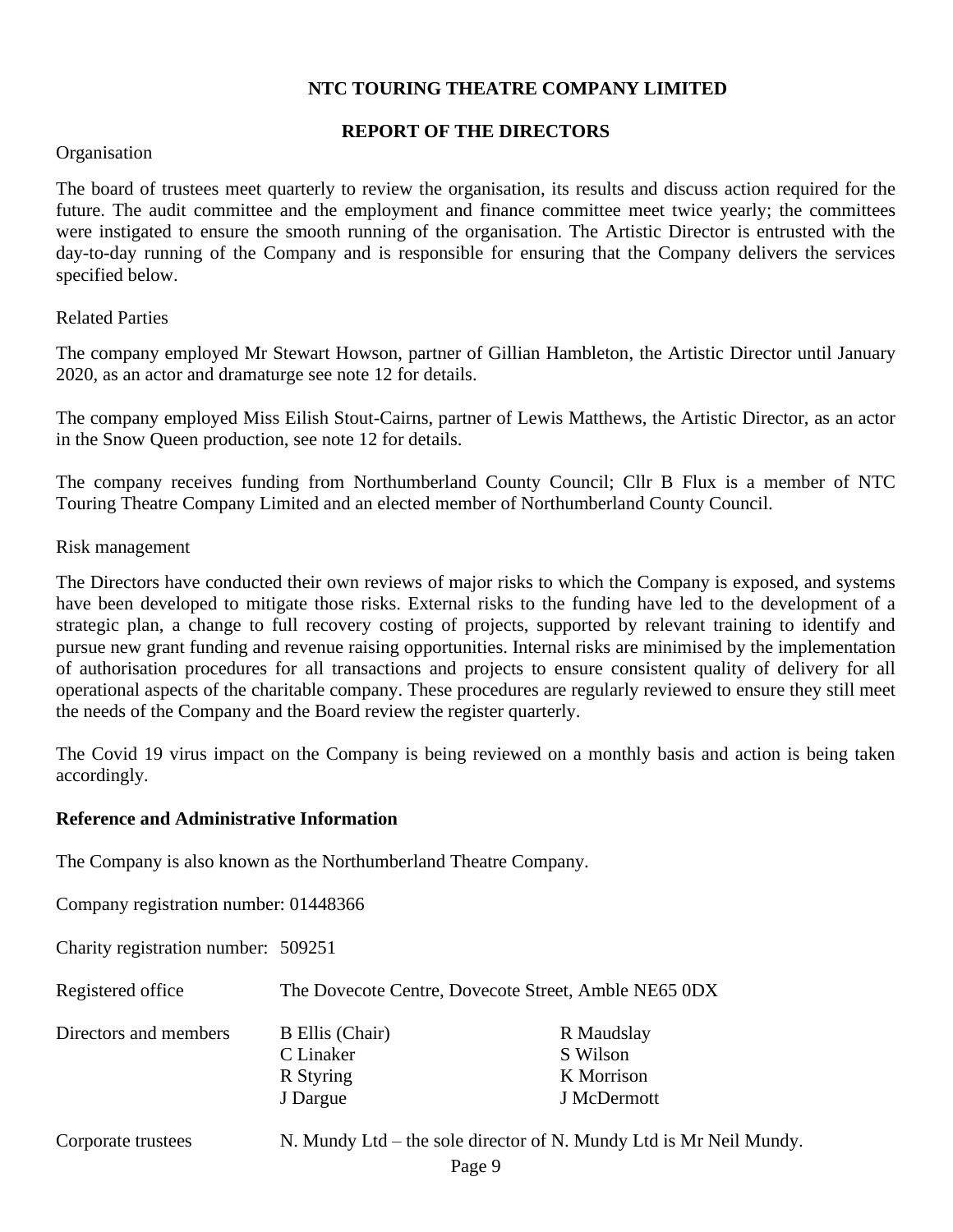#### **REPORT OF THE DIRECTORS**

| <b>Members</b>                                  | J Birkett                                                                                                                    | <b>B</b> Flux                                                              |
|-------------------------------------------------|------------------------------------------------------------------------------------------------------------------------------|----------------------------------------------------------------------------|
| Secretary                                       | K Hirst                                                                                                                      |                                                                            |
| Senior Management                               | G Hambleton<br>Lewis Matthews (Louis Roberts)                                                                                | Artistic Director (31 January 2020)<br>Artistic Director (1 February 2020) |
| <b>Reference and Administrative Information</b> |                                                                                                                              |                                                                            |
| Independent Examiner                            | Avenue, Newcastle upon Tyne NE12 8EG                                                                                         | S Slater FCA, RMT Accountants & Business Advisors Limited, Gosforth Park   |
| <b>Bankers</b>                                  |                                                                                                                              | Lloyds Bank plc, 24 Bondgate Within, Alnwick, Northumberland NE66 1TD      |
| Our contact details:                            | www.northumberlandtheatre.co.uk<br>web:<br>email: $\text{admin@northumber}$ and the atre.co.uk<br>01665 713655<br>telephone: |                                                                            |

#### **Directors' Responsibilities**

The trustees (who are also directors of NTC Touring Theatre Co. Ltd. for the purposes of company law) are responsible for preparing the Directors' Report and the financial statements in accordance with applicable law and United Kingdom Accounting Standards (United Kingdom Generally Accepted Accounting Practice).

Company law requires the trustees to prepare financial statements for each financial year which give a true and fair

view of the state of affairs of the charitable company and of the incoming resources and application of resources,

including the income and expenditure, of the charitable company for that period. In preparing these financial statements, the trustees are required to:

- select suitable accounting policies and then apply them consistently;
- observe the methods and principles in the Charities SORP;
- make judgments and accounting estimates that are reasonable and prudent;
- state whether applicable UK Accounting Standards have been followed, subject to any material departures disclosed and explained in the financial statements, and
- prepare the financial statements on the going concern basis unless it is inappropriate to presume that the charitable company will continue in business.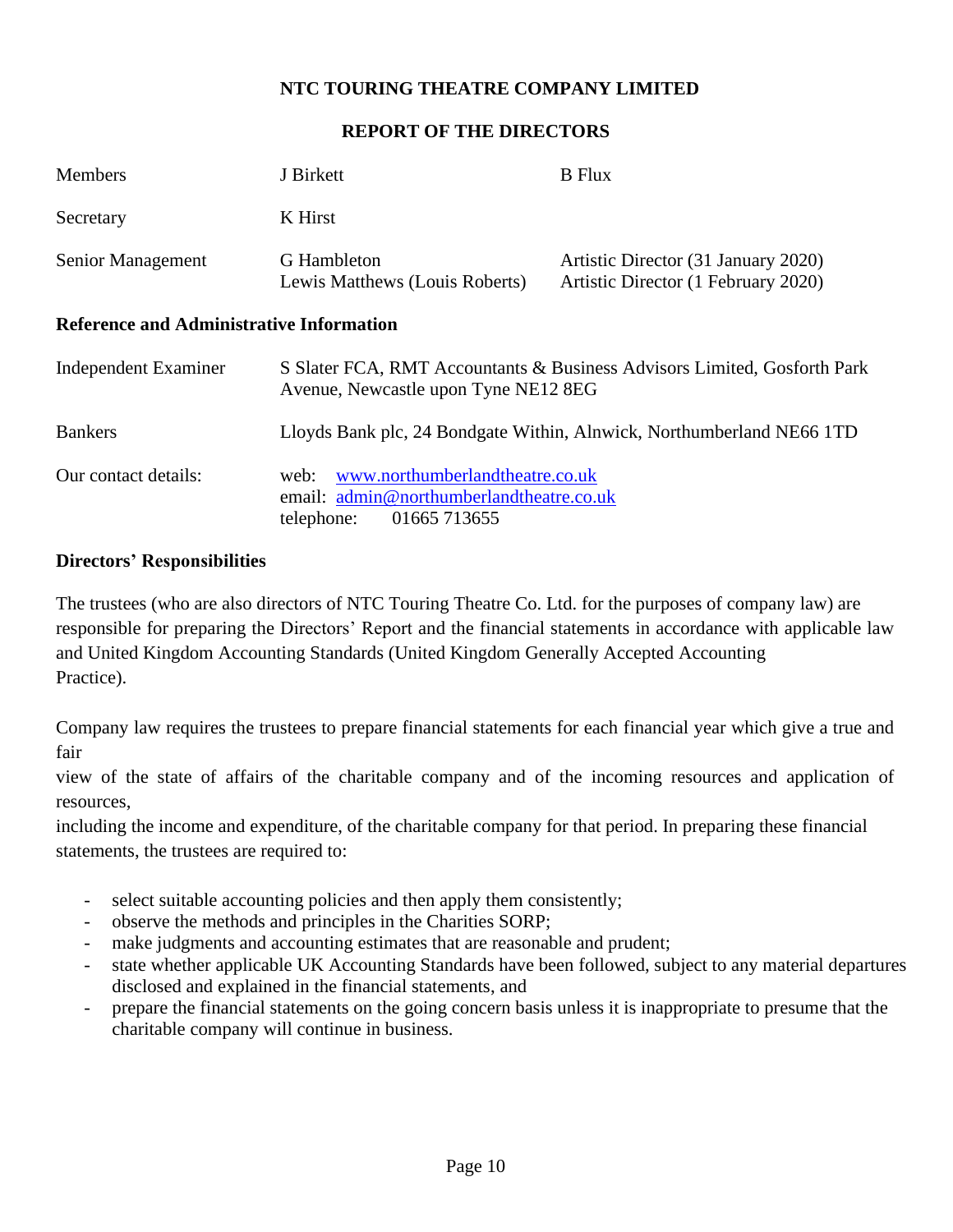# **REPORT OF THE DIRECTORS**

The trustees are responsible for keeping adequate accounting records that disclose with reasonable accuracy at any time the financial position of the charitable company and enable them to ensure that the financial statements comply with the Companies Act 2006. They are also responsible for safeguarding the assets of the charitable company and hence for taking reasonable steps for the prevention and detection of fraud and other irregularities.

# **Directors' Responsibilities**

In so far as the trustees are aware:

- there is no relevant information of which the charitable company's independent examiner is unaware; and
- the trustees have taken all steps that they ought to have taken to make themselves aware of any relevant information and to establish that the independent examiner is aware of that information.

The above report has been prepared in accordance with the Accounting and Reporting by Charities: Statement of Recommended Practice applicable to charities preparing their accounts in accordance with the Financial Reporting Standard applicable in the UK and Republic of Ireland (FRS 102) and in accordance with the special provisions of part 15 of the Companies Act 2006 relating to small companies.

 $\ln$  beh $\Omega$  of the Board of Directors Signed **B** Ellis Chair Chair<br>Approved by the Board:  $7/13/900$ 



.

*'The story itself is traditional well-covered territory but the director invests it with a refreshing sense of physical theatre that causes us to see it anew, the short, sharp, economically scripted scenes adopting a slower gear only when necessary, such as the agonising section where the entombed men, the water rising relentlessly, realise they are doomed. There is also some eye-catching stylisation such as the miners' slow, cramped progress along narrow seams or the local society dance where the men are just dancing with dresses.* The Stars Look Down review by The British Theatre Guide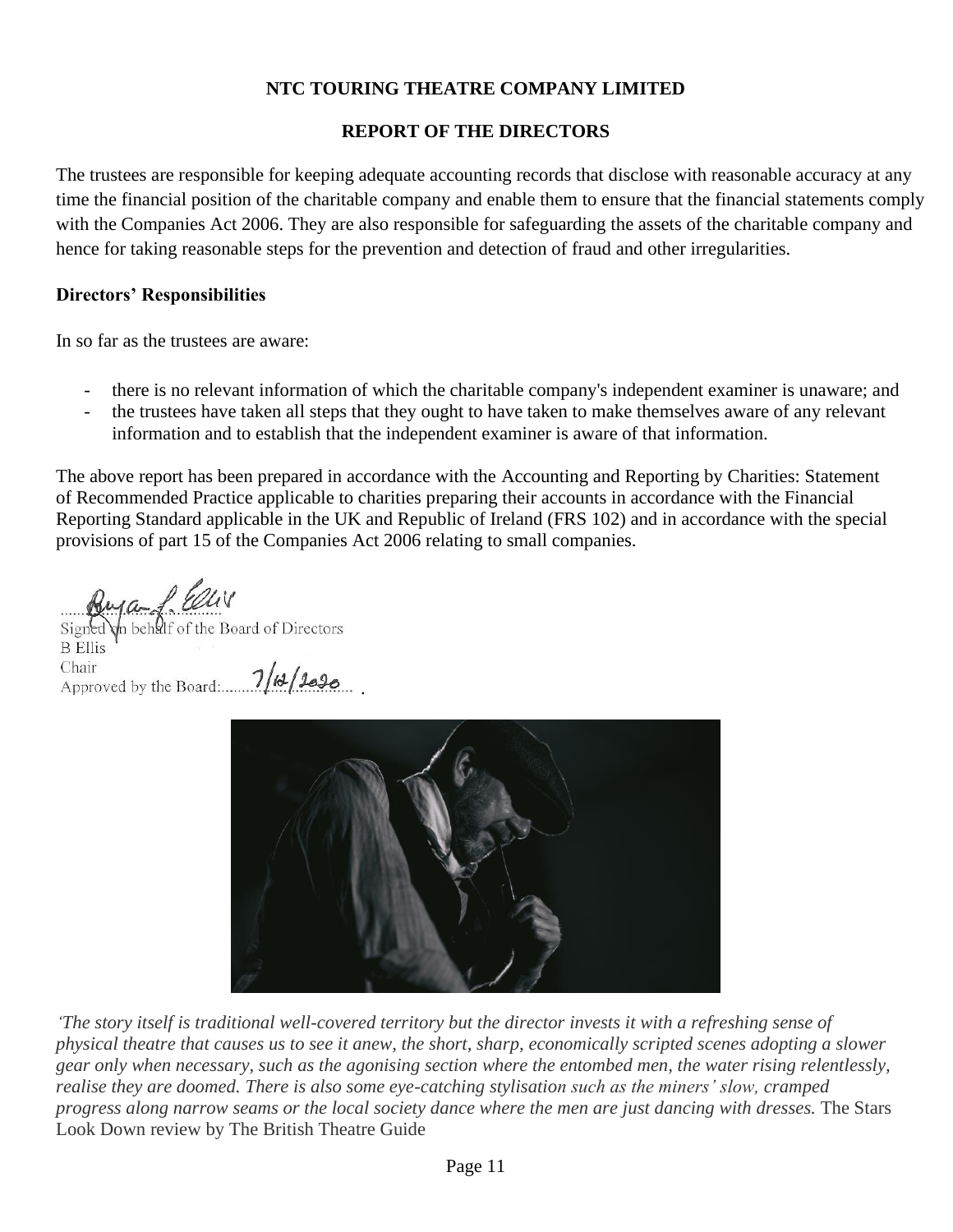# **NTC TOURING THEATRE COMPANY LIMITED (A COMPANY LIMITED BY GUARANTEE) INDEPENDENT EXAMINER'S REPORT**

#### **TO THE TRUSTEES OF NTC TOURING THEATRE COMPANY LIMITED**

I report on the accounts of the charity for the year ended 31 March 2020, which are set out on pages 13 to 24.

#### **Responsibilities and basis of report**

As the charity's trustees of the company (and also its directors for the purposes of company law) you are responsible for the preparation of the accounts in accordance with the requirements of the Companies Act 2006 ('the 2006 Act').

Having satisfied myself that the accounts of the company are not required to be audited under Part 16 of the 2006 Act and are eligible for independent examination, I report in respect of my examination of your charity's accounts as carried out under section 145 of the Charities Act 2011 (the '2011 Act'). In carrying out my examination I have followed the Directions given by the Charity Commission under section 145(5)(b) of the 2011 Act.

#### **Independent examiner's report**

I have completed my examination. I confirm that no matters have come to my attention in connection with the examination giving me cause to believe:

- 1) accounting records were not kept in respect of the company as required by section 386 of the 2006 Act; or
- 2) the accounts do not accord with those accounting records;
- 3) or the accounts do not comply with the accounting requirements of section 396 of the 2006 Act other than any requirement that the accounts give a 'true and fair' view which is not a matter considered as part of an independent examination; or
- 4) the accounts have not been prepared in accordance with the methods and principles of the Statement of Recommended practice for accounting and reporting by charities.

I have no concerns and have come across no other matters in connection with the examination to which attention should be drawn in this report in order to enable a proper understanding of the accounts to be reached.

Stephen Slater FCA

for and on behalf of RMT Accountants & Business Advisors Ltd Gosforth Park Avenue Newcastle upon Tyne NE12 8EG

Date:11/12/2020......................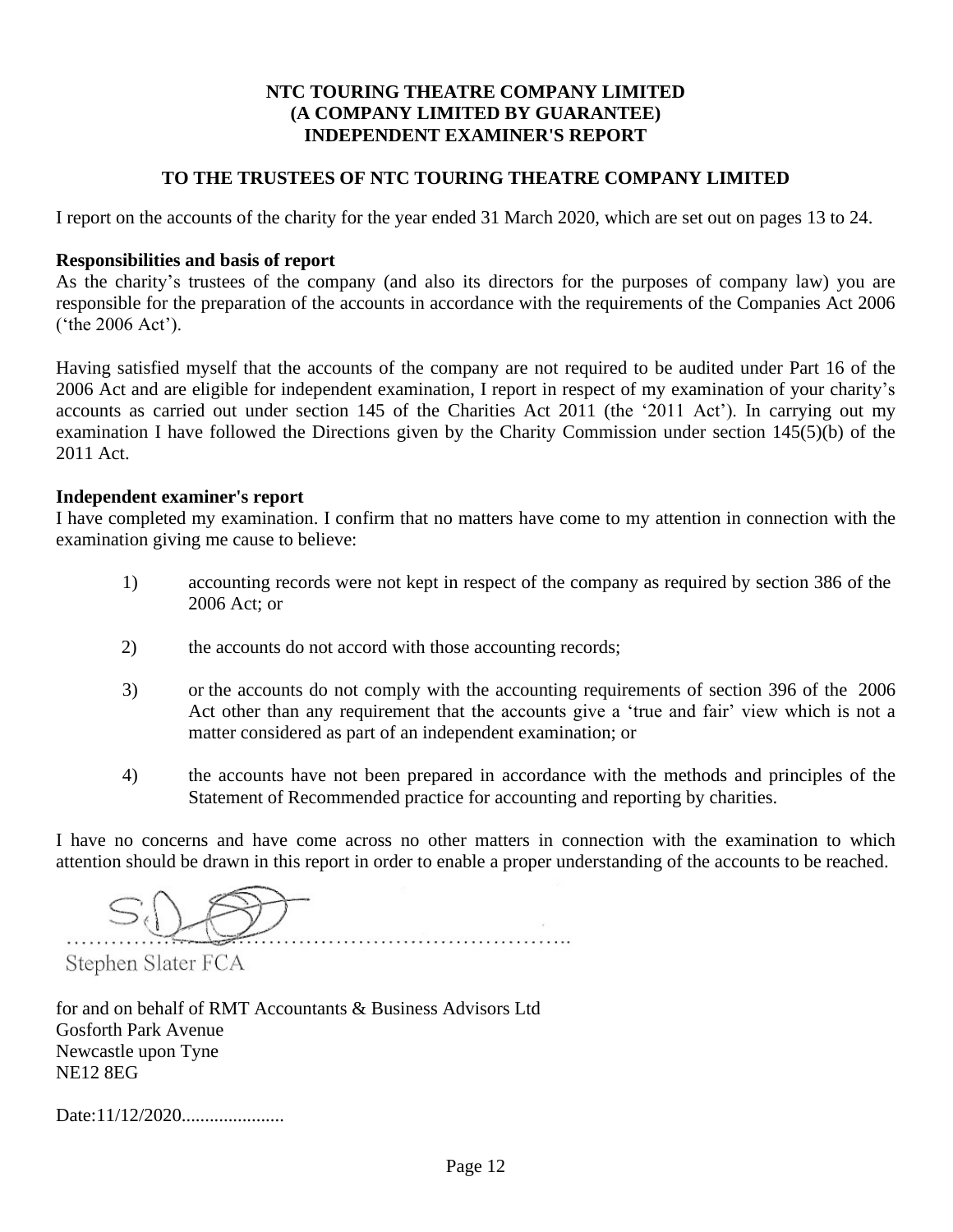# **STATEMENT OF FINANCIAL ACTIVITIES AND INCOME AND EXPENDITURE ACCOUNT FOR THE YEAR ENDED 31 MARCH 2020**

#### **CURRENT FINANCIAL YEAR:**

|                                         |                | <b>Unrestricted Funds</b> |                           | <b>Restricted</b> | <b>Total</b>         |                  |  |
|-----------------------------------------|----------------|---------------------------|---------------------------|-------------------|----------------------|------------------|--|
|                                         | <b>Notes</b>   |                           | <b>General</b> Designated | <b>Funds</b>      | 2020                 | 2019             |  |
|                                         |                | £                         | £                         | £                 | $\pmb{\mathfrak{L}}$ | £                |  |
| <b>INCOME FROM:</b>                     |                |                           |                           |                   |                      |                  |  |
| Income from donations:                  |                |                           |                           |                   |                      |                  |  |
| Voluntary income                        | $\overline{2}$ | 107,414                   | $\boldsymbol{0}$          | 60,197            | 167,611              | 121,193          |  |
| Income from charitable activities:      |                |                           |                           |                   |                      |                  |  |
| Theatrical productions and Centre       |                | 60,805                    | $\boldsymbol{0}$          | $\boldsymbol{0}$  | 60,805               | 42,590           |  |
| Other charitable activities             |                | 5,370                     | $\boldsymbol{0}$          | $\boldsymbol{0}$  | 5,370                | 2,684            |  |
| Investment income                       |                | 16                        | $\boldsymbol{0}$          | $\boldsymbol{0}$  | 16                   | 32               |  |
| <b>TOTAL INCOME</b>                     |                | 173,605                   | $\boldsymbol{0}$          | 60,197            | 233,802              | 166,499          |  |
| <b>EXPENDITURE ON:</b>                  | 3              |                           |                           |                   |                      |                  |  |
| Raising funds                           |                |                           |                           |                   |                      |                  |  |
| Costs of generating voluntary income    |                | 18,061                    | $\mathbf{0}$              | $\boldsymbol{0}$  | 18,061               | 25,240           |  |
| Charitable activities:                  |                |                           |                           |                   |                      |                  |  |
| Theatrical productions and Centre Costs |                | 138,264                   | $\boldsymbol{0}$          | 38,933            | 177,197              | 178,740          |  |
| Other charitable costs                  |                | 20,998                    | $\mathbf{0}$              | 14,347            | 35,345               | 24,000           |  |
| <b>TOTAL EXPENDITURE</b>                | 4              | 177,323                   | $\boldsymbol{0}$          | 53,280            | 230,603              | 227,980          |  |
| NET INCOME/EXPENDITURE ON               | 5              | (3,718)                   | $\boldsymbol{0}$          | 6,917             | 3,199                | (61, 481)        |  |
| ORDINARY ACTIVITIES BEFORE TAXATION     |                |                           |                           |                   |                      |                  |  |
| Taxation                                | $\tau$         | 12,431                    | $\boldsymbol{0}$          | $\boldsymbol{0}$  | 12,431               | 17,439           |  |
| NET INCOME/EXPENDITURE ON               |                | 8,713                     | $\boldsymbol{0}$          | 6,917             | 15,630               | (44, 042)        |  |
| ORDINARY ACTIVITIES AFTER TAXATION      |                |                           |                           |                   |                      |                  |  |
| Transfers between funds                 | 14             | 2,829                     | 3,041                     | (5,870)           | $\boldsymbol{0}$     | $\boldsymbol{0}$ |  |
| NET MOVEMENT IN FUNDS FOR THE YEAR      |                | 11,542                    | 3,041                     | 1,047             | 15,630               | (44, 042)        |  |
| FUNDS BROUGHT FORWARD AT 1 APRIL 2019   | 14             | 4,598                     | 25,354                    | 500               | 30,452               | 74,494           |  |
| FUNDS CARRIED FORWARD AT 31 MARCH 2020  | 14             | 16,140                    | 28,395                    | 1,547             | 46,082               | 30,452           |  |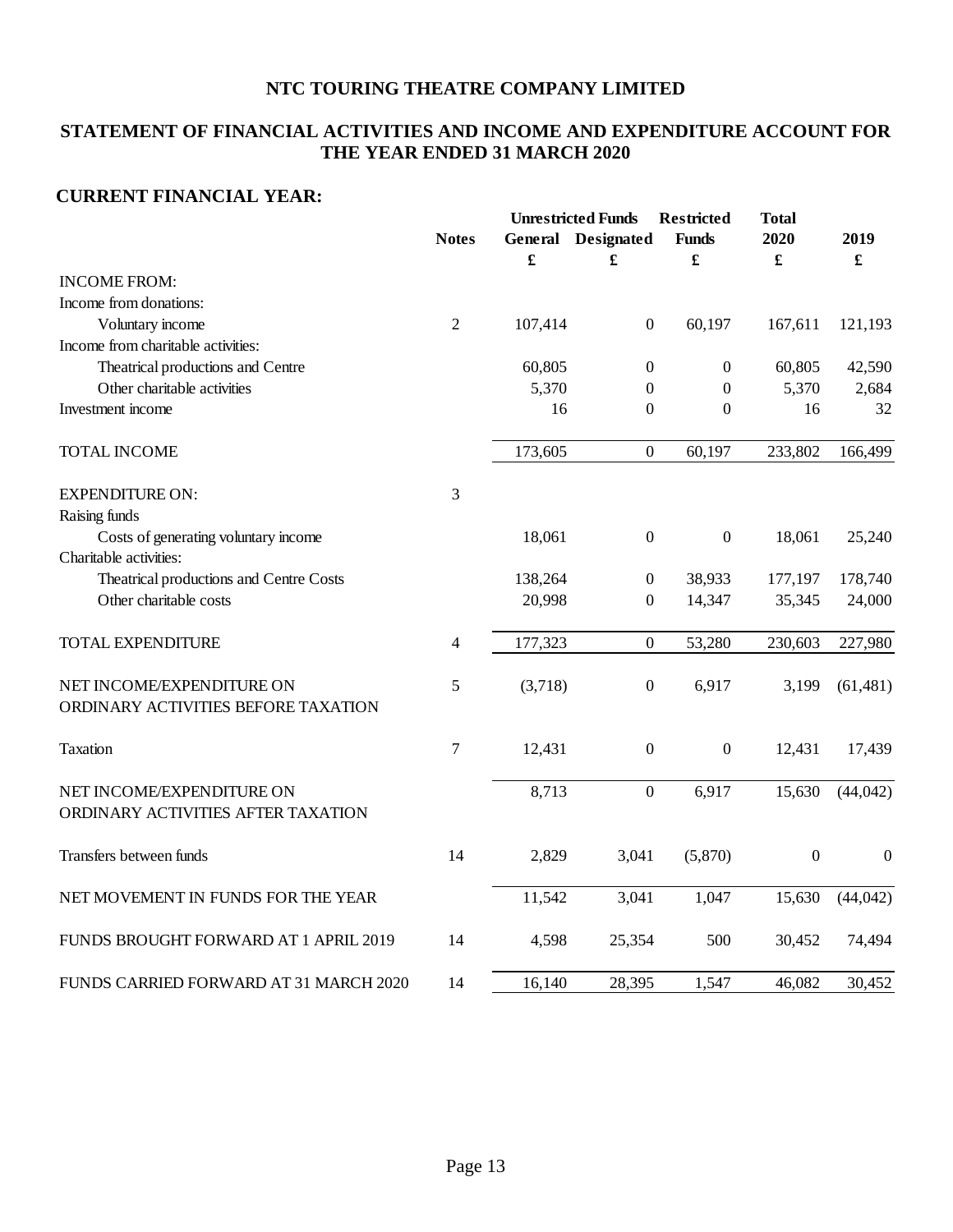# **STATEMENT OF FINANCIAL ACTIVITIES AND INCOME AND EXPENDITURE ACCOUNT FOR THE YEAR ENDED 31 MARCH 2019**

# **PRIOR FINANCIAL YEAR:**

|                                                                 |                |                  | <b>Unrestricted Funds</b> | <b>Restricted</b> | <b>Total</b>         |                        |  |
|-----------------------------------------------------------------|----------------|------------------|---------------------------|-------------------|----------------------|------------------------|--|
|                                                                 | <b>Notes</b>   | General          | <b>Designated</b>         | <b>Funds</b>      | 2019                 | 2018                   |  |
|                                                                 |                | £                | £                         | £                 | $\pmb{\mathfrak{L}}$ | $\pmb{\mathfrak{L}}$   |  |
| <b>INCOME FROM:</b>                                             |                |                  |                           |                   |                      |                        |  |
| Income from donations:                                          |                |                  |                           |                   |                      |                        |  |
| Voluntary income                                                | $\overline{2}$ | 95,123           | $\boldsymbol{0}$          | 26,070            | 121,193              | 119,658                |  |
| Income from charitable activities:                              |                |                  |                           |                   |                      |                        |  |
| Theatrical productions                                          |                | 42,590           | $\boldsymbol{0}$          | $\boldsymbol{0}$  | 42,590               | 46,776                 |  |
| Other charitable activities                                     |                | 2,684            | $\overline{0}$            | $\mathbf{0}$      | 2,684                | 11,578                 |  |
| Investment income                                               |                | 32               | $\theta$                  | $\boldsymbol{0}$  | 32                   | 9                      |  |
| <b>TOTAL INCOME</b>                                             |                | 140,429          | $\boldsymbol{0}$          | 26,070            | 166,499              | 178,021                |  |
| <b>EXPENDITURE ON:</b>                                          | 3              |                  |                           |                   |                      |                        |  |
| Raising funds                                                   |                |                  |                           |                   |                      |                        |  |
| Costs of generating voluntary income                            |                | 25,240           | $\boldsymbol{0}$          | $\boldsymbol{0}$  | 25,240               | 19,740                 |  |
| Charitable activities:                                          |                |                  |                           |                   |                      |                        |  |
| Theatrical productions                                          |                | 152,062          | 208                       | 26,470            | 178,740              | 164,277                |  |
| Other charitable costs                                          |                | 24,000           | $\boldsymbol{0}$          | $\boldsymbol{0}$  | 24,000               | 24,598                 |  |
| <b>TOTAL EXPENDITURE</b>                                        | 4              | 201,302          | 208                       | 26,470            | 227,980              | 208,615                |  |
| NET INCOME/EXPENDITURE ON                                       |                |                  |                           |                   |                      |                        |  |
| ORDINARY ACTIVITIES                                             | 5              | (60, 873)        | (208)                     | (400)             | (61, 481)            | (30, 594)              |  |
| <b>Extraordinary Item</b>                                       | $\overline{7}$ | $\boldsymbol{0}$ | $\boldsymbol{0}$          | $\boldsymbol{0}$  |                      | 0(371,674)             |  |
| NET INCOME/EXPENDITURE ON                                       |                | (60, 873)        | (208)                     | (400)             |                      | $(61,481)$ $(402,268)$ |  |
| ORDINARY ACTIVITIES BEFORE TAXATION                             |                |                  |                           |                   |                      |                        |  |
| <b>Taxation</b>                                                 | 8              | 17,439           | $\boldsymbol{0}$          | $\boldsymbol{0}$  | 17,439               | 14,920                 |  |
| NET INCOME/EXPENDITURE ON<br>ORDINARY ACTIVITIES AFTER TAXATION |                | (43, 434)        | (208)                     | (400)             |                      | $(44,042)$ $(387,348)$ |  |
| Transfers between funds                                         | 15             | 10,703           | (10,703)                  | $\boldsymbol{0}$  | $\boldsymbol{0}$     | $\boldsymbol{0}$       |  |
| NET MOVEMENT IN FUNDS FOR THE YEAR                              |                | (32, 731)        | (10, 911)                 | (400)             |                      | $(44,042)$ $(387,348)$ |  |
| FUNDS BROUGHT FORWARD AT 1 APRIL 2018                           | 15             | 37,329           | 36,265                    | 900               | 74,494               | 461,842                |  |
| FUNDS CARRIED FORWARD AT 31 MARCH 2019                          | 15             | 4,598            | 25,354                    | 500               | 30,452               | 74,494                 |  |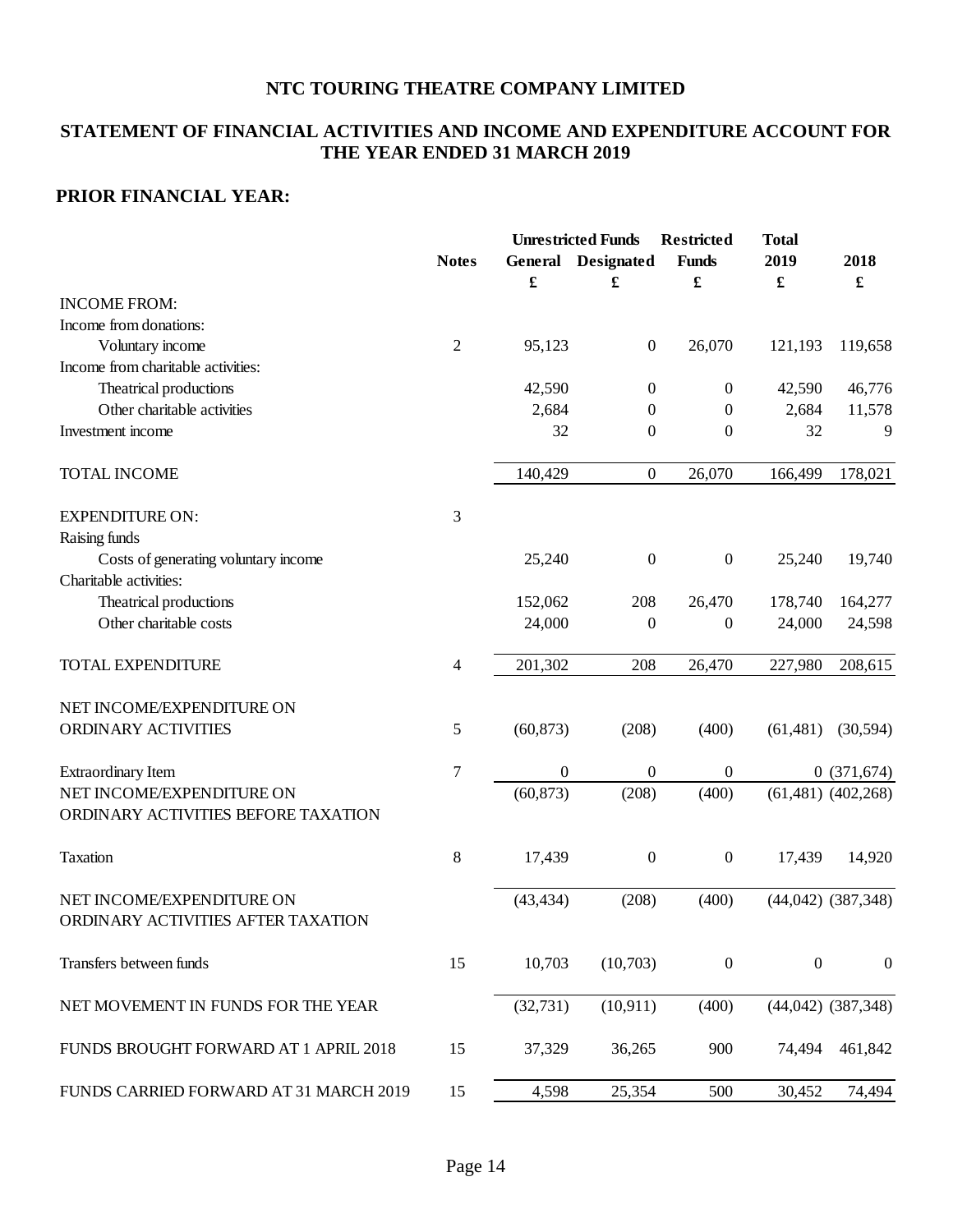#### **BALANCE SHEET AS AT 31 MARCH 2020**

|                                                | <b>Notes</b> | 2020     |             | 2019                 |                      |  |
|------------------------------------------------|--------------|----------|-------------|----------------------|----------------------|--|
|                                                |              |          | $\mathbf f$ | $\pmb{\mathfrak{L}}$ | $\pmb{\mathfrak{L}}$ |  |
| <b>FIXED ASSETS</b>                            |              |          |             |                      |                      |  |
| <b>Tangible Assets</b>                         | $8\,$        |          | 16,711      |                      | 11,735               |  |
| <b>CURRENT ASSETS</b>                          |              |          |             |                      |                      |  |
| <b>Stock</b>                                   |              | 592      |             | 212                  |                      |  |
| Debtors                                        | 9            | 40,855   |             | 26,075               |                      |  |
| Cash at Bank and in hand                       |              | 69,961   |             | 18,227               |                      |  |
|                                                |              | 111,408  |             | 44,514               |                      |  |
| CREDITORS: Amounts falling due within one year | 10           | (82,037) |             | (25,797)             |                      |  |
| NET CURRENT ASSETS                             |              |          | 29,371      |                      | 18,717               |  |
| <b>NET ASSETS</b>                              |              |          | 46,082      |                      | 30,452               |  |
| <b>CAPITAL FUNDS</b>                           |              |          |             |                      |                      |  |
| Unrestricted funds:                            |              |          |             |                      |                      |  |
| General funds                                  |              |          | 16,140      |                      | 4,598                |  |
| Designated funds                               |              |          | 28,395      |                      | 25,354               |  |
| Restricted funds                               |              |          | 1,547       |                      | 500                  |  |
|                                                | 14           |          | 46,082      |                      | 30,452               |  |

For the financial year ended 31 March 2020 the charitable company was entitled to exemption from audit under section 477 of the Companies Act 2006 relating to small companies. The members have not required the charitable company to obtain an audit of its financial statements for the year in question in accordance with section 476 of the Act. The directors acknowledge their responsibilities for complying with the requirements of the Companies Act 2006 with respect to accounting records and the preparation of the accounts.

These financial statements have been prepared in accordance with the special provisions relating to small companies within Part 15 of the Companies Act 2006.

Approved by the board of directors and authorised for issue on 7 December 2020 and signed on its behalf.

Infalls

**B** Ellis Chair Approved by the Board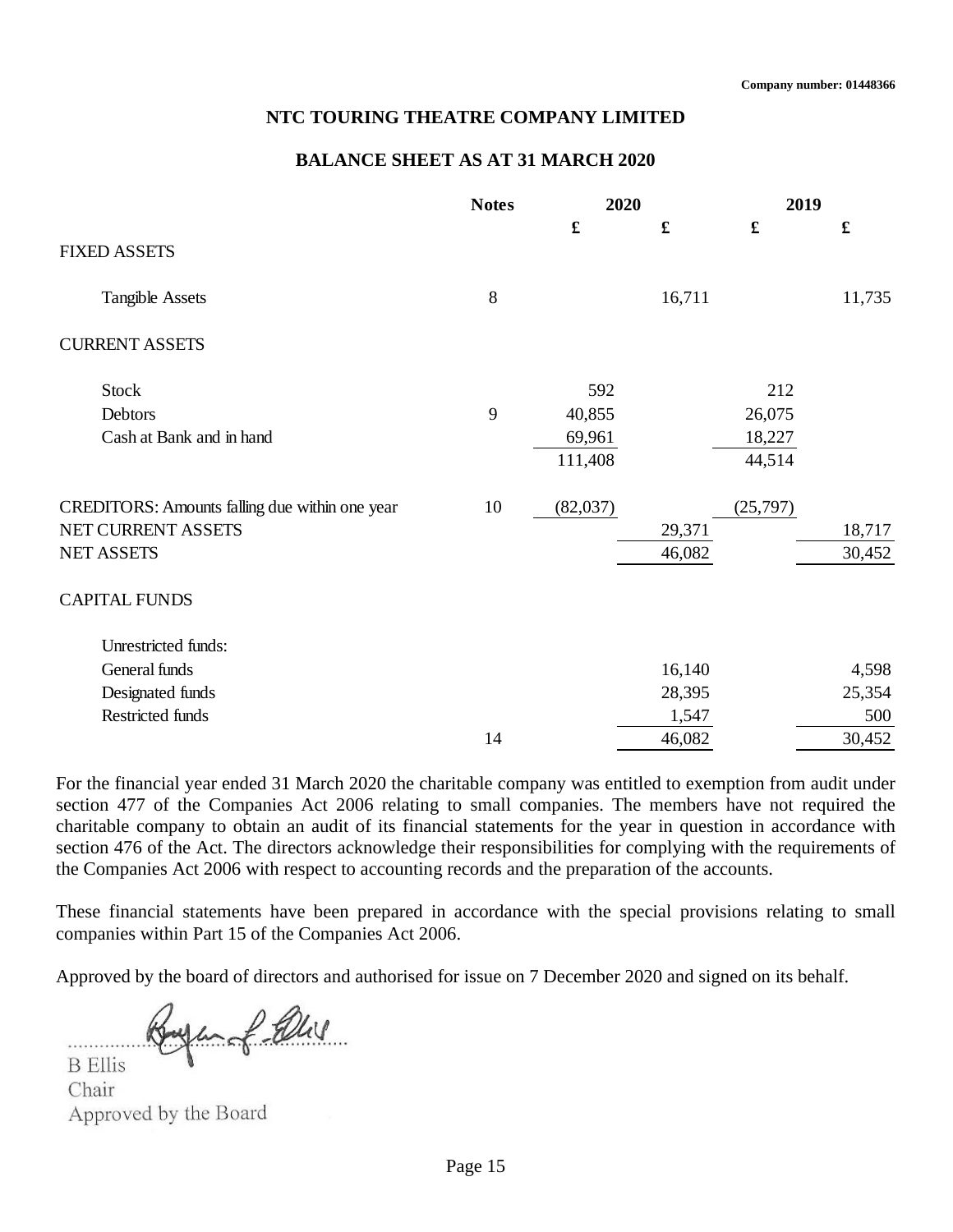# **NOTES TO THE FINANCIAL STATEMENTS FOR THE YEAR ENDED 31 MARCH 2020**

#### 1. ACCOUNTING POLICIES

The following accounting policies have been applied consistently in dealing with items which are considered material in relation to the Company's financial statements: -

#### a) Basis of preparation

The financial statements have been prepared under the historical cost convention with items recognised at cost or transaction value unless otherwise stated in the relevant notes to these accounts. The financial statements have been prepared in accordance with Accounting and Reporting by Charities: Statement of Recommended Practice applicable to charities preparing their accounts in accordance with the Financial Reporting Standard applicable in the UK and Republic of Ireland (FRS 102) (effective 1 January 2015) - (Charities SORP (FRS 102)), the Financial Reporting Standard applicable in the UK and Republic of Ireland (FRS 102) and the Companies Act 2006.

NTC Touring Theatre Company Limited meets the definition of a public benefit entity under FRS 102.

#### b) Going concern

The financial statements are prepared on a going concern basis. The Board has a reasonable expectation that the charity has adequate resources to continue in operational existence for the foreseeable future. This includes taking into account the potential impact of COVID-19 to ensure that cashflow is positively managed and the impact to the charity's operations are mitigated. The Board has concluded that the going concern assumption is appropriate in preparing these financial statements.

#### c) Tangible fixed assets

Tangible fixed assets are stated at cost less accumulated depreciation. Items of equipment are capitalised where the purchase price exceeds £200. Depreciation is provided on all tangible fixed assets in equal instalments over their estimated useful lives down to their residual values. The following rates have been applied: -

| Freehold property     | 2% straight line  |
|-----------------------|-------------------|
| Fixtures and fittings | 20% straight line |
| Plant and equipment   | 20% straight line |
| Motor vehicles        | 20% straight line |

#### d) Cash flow

The financial statements do not include a cash flow statement because the Company, as a small reporting entity, is exempt from the requirement to prepare such a statement.

#### e) Grants

Grants, including grants for the purchase of fixed assets, are recognised in full in the Statement of Financial Activities upon a receivable basis.

#### f) Other incoming resources

Other income is shown exclusive of VAT, where applicable, and is included when receivable.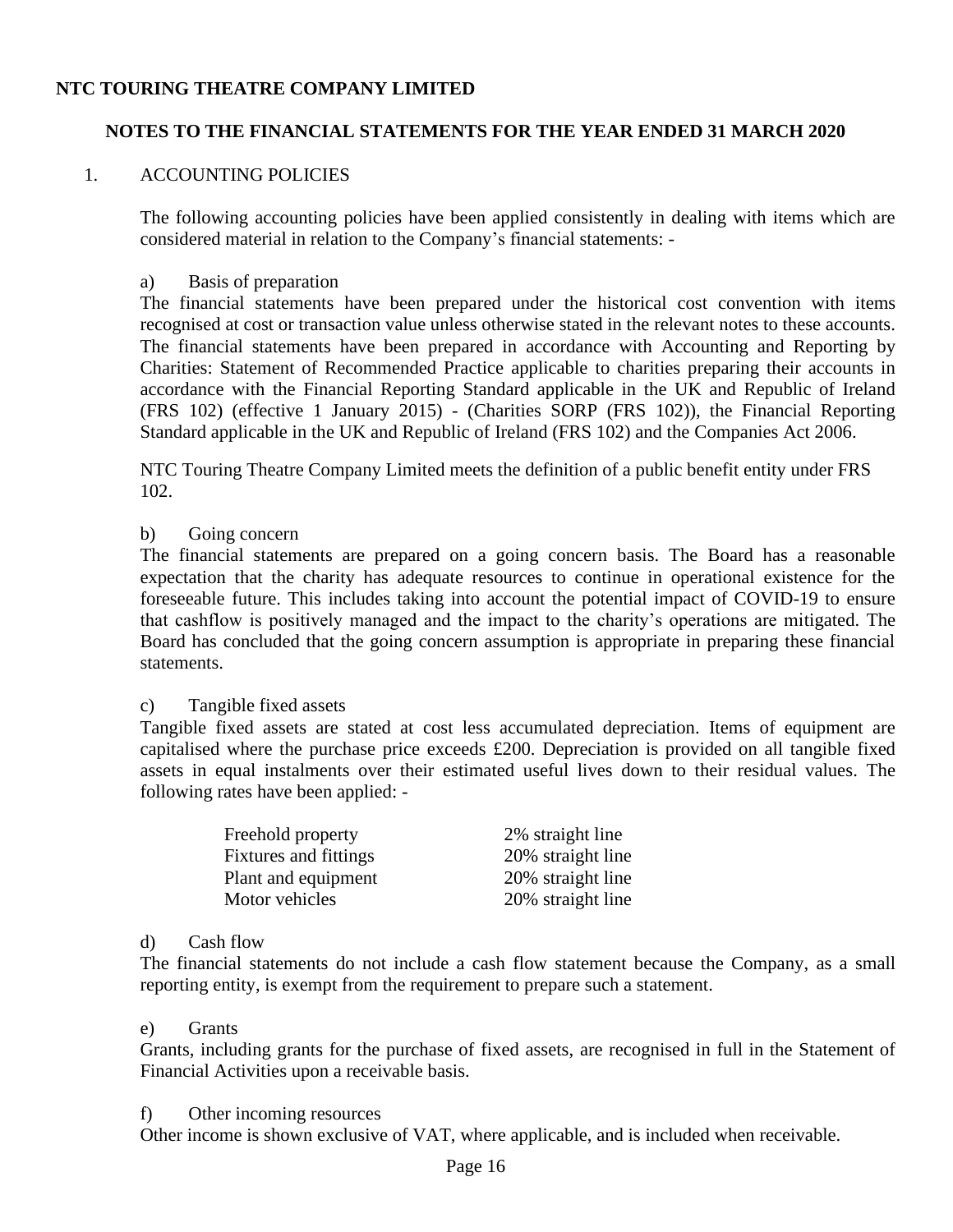# **NOTES TO THE FINANCIAL STATEMENTS FOR THE YEAR ENDED 31 MARCH 2020**

# 1. ACCOUNTING POLICIES (continued)

# g) Leased assets

Rentals applicable to operating leases where substantially all of the benefits and risks of ownership remain with the lessor are charged against income as incurred.

#### h) Expenditure

Expenditure is recognisable in the period in which it is incurred. Expenses are analysed between:

- Costs of raising funds that represent the costs of securing support and donations;
- Costs relating to charitable activities comprise those costs incurred by the Company in the delivery of its activities and services for its beneficiaries. It includes both costs that can be directly allocated to such activities and those of an indirect nature necessary to support them;
- Other costs include those costs associated with meeting the constitutional and statutory requirements of the Company and include the costs linked to the strategic management of the Company;
- Support costs relating to a single activity are allocated directly to that activity. Where costs relate to several activities they have been apportioned as set out in note 3.

#### i) Financial instruments

The Company only has financial assets and financial liabilities of a kind that qualify as basic financial instruments. Basic financial instruments are initially recognised at transaction value and subsequently measured at their settlement value.

# j) Debtors

Trade and other debtors are recognised at the settlement amount due after any trade discount offered. Prepayments are valued at the amount prepaid net of any trade discounts due.

#### k) Cash at bank and in hand

Cash at bank and cash in hand includes cash and short term highly liquid investments with a short maturity of three months or less from the date of acquisition or opening of the deposit or similar account.

#### l) Creditors

Creditors and provisions are recognised where the Company has a present obligation resulting from a past event that will probably result in the transfer of funds to a third party and the amount due to settle the obligation can be measured or estimated reliably. Creditors and provisions are normally recognised at their settlement amount after allowing for any trade discounts due.

#### m) Pension costs

Contributions in respect of the Company's defined contribution pension scheme are charged to the Statement of Financial Activities for the year in which they are payable to the scheme. Differences between contributions payable and contributions actually paid in the year are shown as either accruals or prepayments at the year end.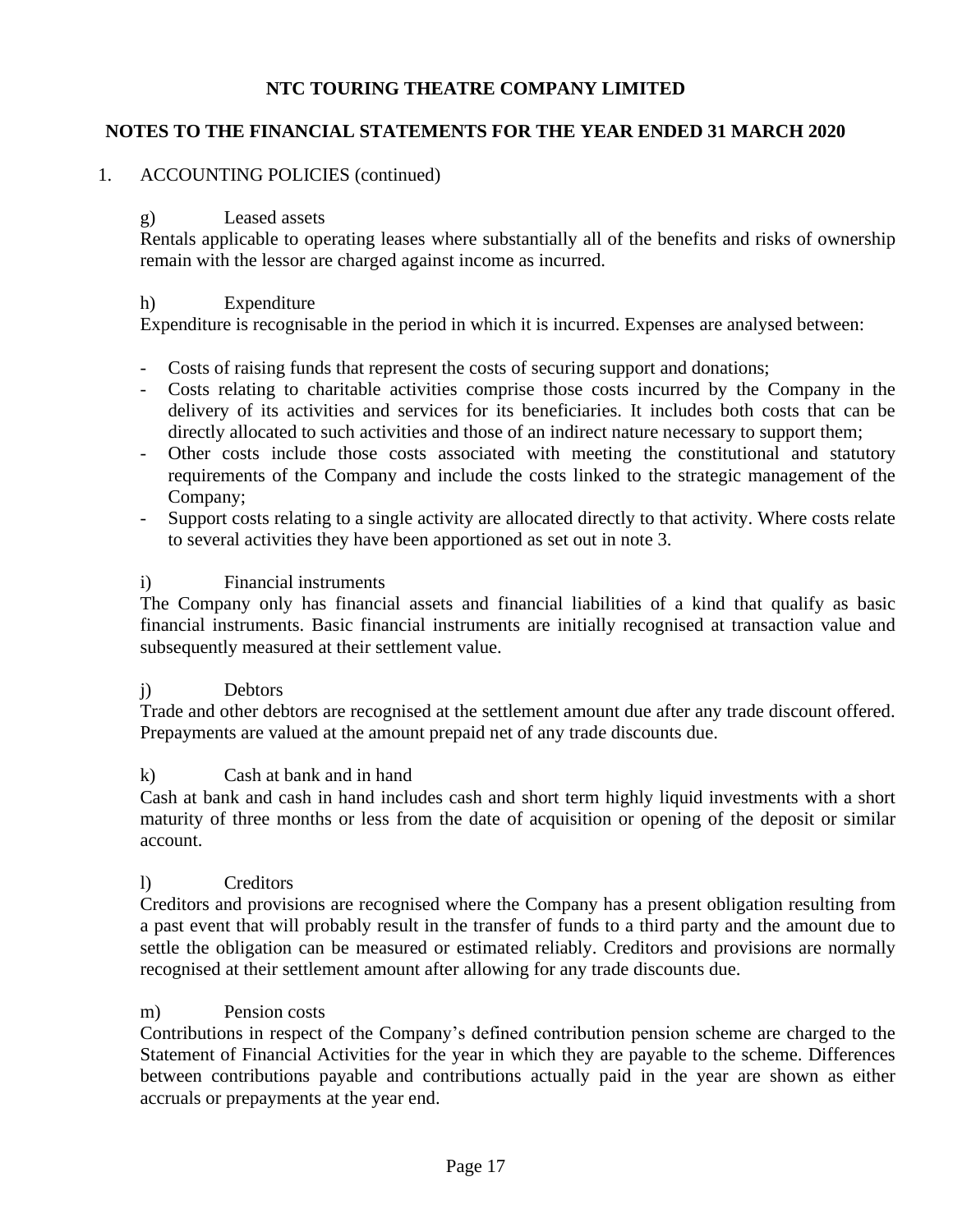#### **NOTES TO THE FINANCIAL STATEMENTS FOR THE YEAR ENDED 31 MARCH 2020**

#### 1. ACCOUNTING POLICIES (continued)

n) Fund accounting Unrestricted funds Unrestricted funds are incoming resources receivable or generated for the objects of the Company without a specified purpose and are available as general funds.

Designated funds Designated funds are unrestricted funds earmarked by the directors for a particular purpose.

Restricted funds

Restricted funds are funds that may only be used for particular purposes within the objects of the charitable company. Restrictions arise when specified by the donor.

#### 2. INCOME FROM DONATIONS

| <b>Unrestricted funds</b> |                   | <b>Restricted</b>                                             | <b>Total</b>                                                                                                           |         |
|---------------------------|-------------------|---------------------------------------------------------------|------------------------------------------------------------------------------------------------------------------------|---------|
| General                   | <b>Designated</b> | <b>Funds</b>                                                  | 2020                                                                                                                   | 2019    |
| £                         | £                 | £                                                             | £                                                                                                                      | £       |
|                           |                   | 14,000                                                        | 14,000                                                                                                                 | 13,000  |
|                           |                   | 3,770                                                         | 69,745                                                                                                                 | 66,865  |
|                           |                   | 42,427                                                        | 67,202                                                                                                                 | 33,669  |
|                           |                   | $\theta$                                                      | 15,642                                                                                                                 | 6,337   |
|                           |                   | $\theta$                                                      | 1,022                                                                                                                  | 1,322   |
|                           |                   |                                                               |                                                                                                                        |         |
|                           |                   | 60,197                                                        | 167,611                                                                                                                | 121,193 |
|                           |                   | 26,070                                                        | 121,193                                                                                                                |         |
|                           |                   | 0<br>65,975<br>24,775<br>15,642<br>1,022<br>107,414<br>95,123 | $\overline{0}$<br>$\boldsymbol{0}$<br>$\boldsymbol{0}$<br>$\boldsymbol{0}$<br>$\theta$<br>$\theta$<br>$\boldsymbol{0}$ |         |

#### 3. ALLOCATION OF SUPPORT COSTS

|                                  | <b>Allocation</b> | Costs of<br>generating<br>voluntary<br>income | <b>Theatrical</b><br>productions | Other            | Governance     | <b>Total</b><br>2020 | 2019   |
|----------------------------------|-------------------|-----------------------------------------------|----------------------------------|------------------|----------------|----------------------|--------|
|                                  |                   | £                                             | £                                | £                | £              | £                    | £      |
| <b>Salaries</b>                  | Time              | 10,271                                        | 22,436                           | 14,229           | 4,319          | 51,255               | 58,361 |
| Premises                         | Direct            | 4,011                                         | 8,761                            | 5,557            | 1,687          | 20,016               | 15,843 |
| Motor                            | Usage             | 218                                           | 218                              | $\boldsymbol{0}$ | $\overline{0}$ | 436                  | 556    |
| Office                           | Time              | 3,204                                         | 6,997                            | 4,437            | 1,348          | 15,986               | 12,757 |
|                                  |                   | 17,704                                        | 38,412                           | 24,223           | 7,354          | 87,693               | 87,517 |
| For the year ended 31 March 2019 |                   | 24,134                                        | 47,085                           | 9,452            | 6,846          | 87,517               |        |
|                                  |                   |                                               |                                  |                  |                |                      |        |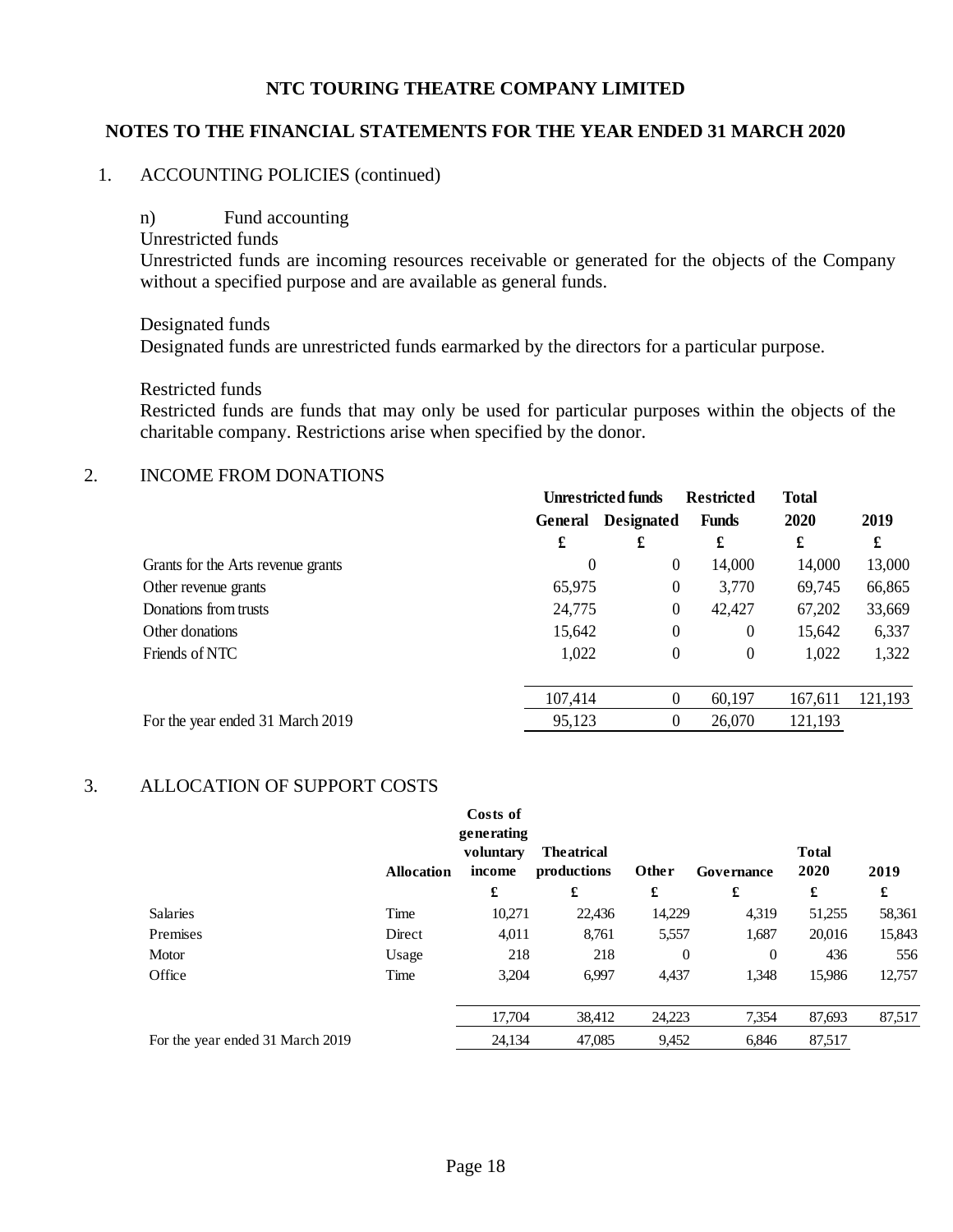# **NOTES TO THE FINANCIAL STATEMENTS FOR THE YEAR ENDED 31 MARCH 2020**

#### 4. TOTAL RESOURCES EXPENDED

|                                  | <b>Staff</b> costs | <b>Direct</b><br>costs | Depreciation     | <b>Support</b><br>costs | Overhead<br>costs | <b>Total</b><br>2020 | 2019             |
|----------------------------------|--------------------|------------------------|------------------|-------------------------|-------------------|----------------------|------------------|
|                                  | £                  | £                      | £                | £                       | £                 | $\pmb{\mathfrak{L}}$ | £                |
| General                          |                    |                        |                  |                         |                   |                      |                  |
| Raising funds                    | 10,271             | 357                    | $\mathbf{0}$     | 7,433                   | $\overline{0}$    | 18,061               | 25,240           |
| Theatrical productions           | 22,436             | 96,504                 | 3,348            | 15,976                  | $\Omega$          | 138,264              | 152,062          |
| Other charitable activities      | 8,570              | $\theta$               | $\mathbf{0}$     | 9,180                   | 3,248             | 20,998               | 24,000           |
| Designated                       |                    |                        |                  |                         |                   |                      |                  |
| Theatrical productions           | $\mathbf{0}$       | $\theta$               | $\boldsymbol{0}$ | $\boldsymbol{0}$        | $\theta$          | $\mathbf{0}$         | 208              |
| <b>Restricted</b>                |                    |                        |                  |                         |                   |                      |                  |
| Theatrical productions           | $\overline{0}$     | 38,933                 | $\overline{0}$   | $\boldsymbol{0}$        | $\boldsymbol{0}$  | 38,933               | 26,470           |
| Other charitable activities      | 9,978              | 520                    | $\mathbf{0}$     | 3,849                   | $\overline{0}$    | 14,347               | $\boldsymbol{0}$ |
|                                  | 51,255             | 136,314                | 3,348            | 36,438                  | 3,248             | 230,603              | 227,980          |
| For the year ended 31 March 2019 |                    |                        |                  |                         |                   |                      |                  |
| General                          |                    |                        |                  |                         |                   |                      |                  |
| Raising funds                    | 16,010             | 1,106                  | $\overline{0}$   | 8,124                   | $\mathbf{0}$      | 25,240               |                  |
| Theatrical productions           | 26,982             | 108,338                | 2,309            | 14,433                  | $\mathbf{0}$      | 152,062              |                  |
| Other charitable activities      | 13,469             | $\Omega$               | $\Omega$         | 6,599                   | 3,932             | 24,000               |                  |
| Designated                       |                    |                        |                  |                         |                   |                      |                  |
| Theatrical productions           | $\overline{0}$     | 208                    | $\overline{0}$   | 0                       | $\overline{0}$    | 208                  |                  |
| <b>Restricted</b>                |                    |                        |                  |                         |                   |                      |                  |
| Theatrical productions           | 1,900              | 24,570                 | $\overline{0}$   | $\mathbf{0}$            | $\overline{0}$    | 26,470               |                  |
|                                  | 58,361             | 134,222                | 2,309            | 29,156                  | 3,932             | 227,980              |                  |

# 5. NET INCOMING RESOURCES FOR THE YEAR

| This is stated after charging: - | 2020  | 2019  |  |  |
|----------------------------------|-------|-------|--|--|
|                                  |       |       |  |  |
| Depreciation                     | 3,348 | 2,308 |  |  |
| Independent Examination          | 2,000 | 1,500 |  |  |

The directors received no remuneration or reimbursements during the year (2019 £nil).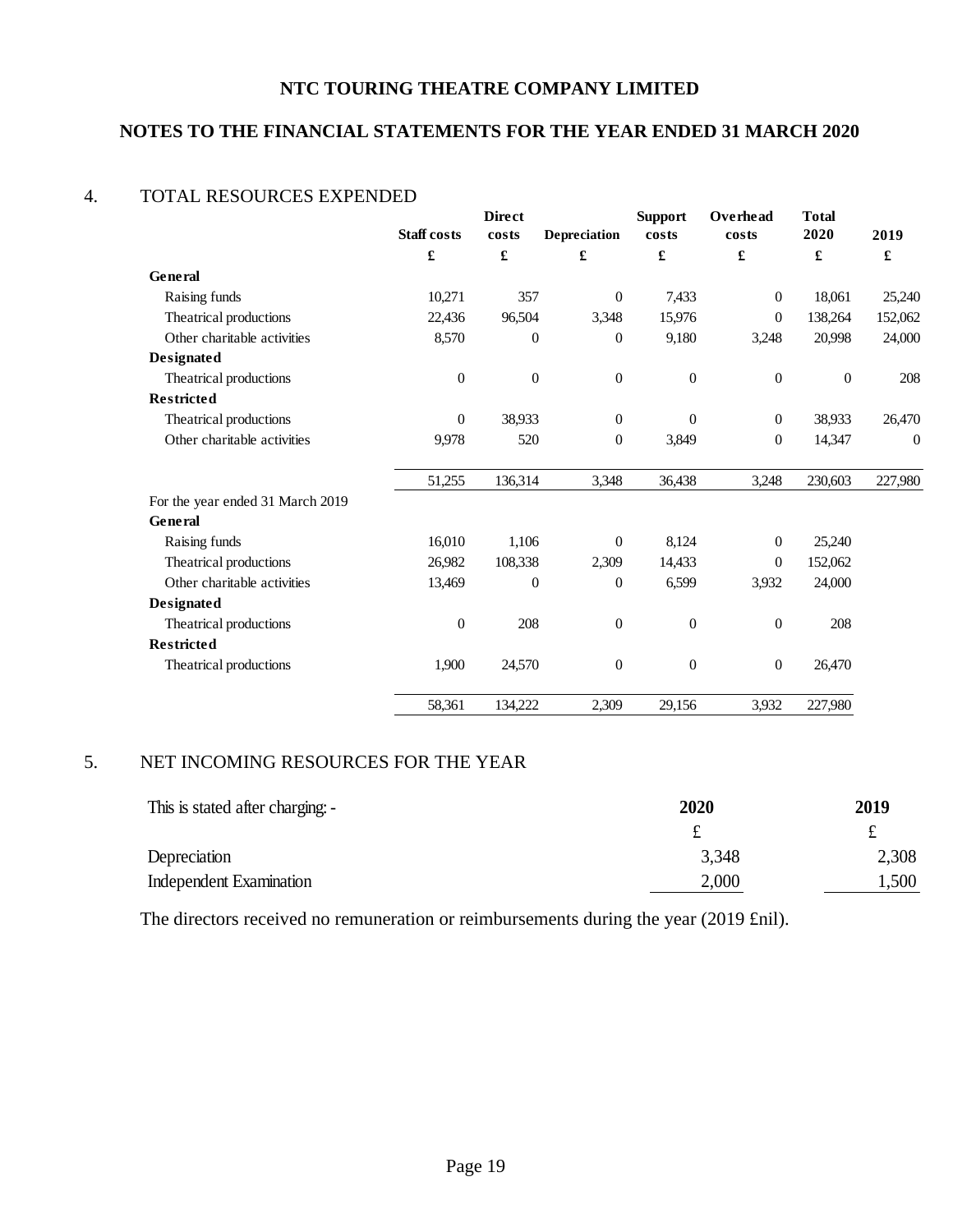# **NOTES TO THE FINANCIAL STATEMENTS FOR THE YEAR ENDED 31 MARCH 2020**

#### 6. WAGES AND SALARIES

|                                                              | 2020           | 2019           |
|--------------------------------------------------------------|----------------|----------------|
| Staff costs were as follows:                                 | £              | $\pounds$      |
| Salaries and wages                                           | 49,338         | 56,241         |
| Social security costs                                        | 499            | 525            |
| Pension contributions                                        | 1,418          | 1,594          |
|                                                              | 51,255         | 58,360         |
| Average number of employees:                                 | No             | N <sub>0</sub> |
| <b>Artistic Director</b>                                     | 0.5            | 0.6            |
| Trainee Actors/Designers/Stage Managers                      | 1.5            | 1.0            |
| Other                                                        | 0.6            | 1.5            |
|                                                              | 2.6            | 3.1            |
| All office staff are now on a part-time basis.               |                |                |
| The number of staff to whom retirement benefits are accruing | N <sub>0</sub> | N <sub>0</sub> |
| under a defined contribution scheme.                         |                | 3              |

All office staff are part-time. The average monthly head count was 6 (2019: 5).

The key management personnel of the Company are as listed in page 9 of the financial statements and their employee benefits were £18,981 (2019: £18,496).

The Company operates a defined contribution pension scheme. The assets of the scheme are held separately from those of the Company in an independently administered fund. The pension cost charge represents contributions payable by the Company to the fund and amounted to £1,418 (2019: £1,594). Included in creditors at 31 March 2020 were contributions amounting to £136 (2019: creditor £135) in respect of amounts payable to the fund.

#### 7. TAXATION

|                    | 2020   | 2019   |  |
|--------------------|--------|--------|--|
|                    | $\sim$ | £      |  |
| Theatre Tax Relief | 12,431 | 17,439 |  |

The Company is exempt from corporation taxation on its charitable activities.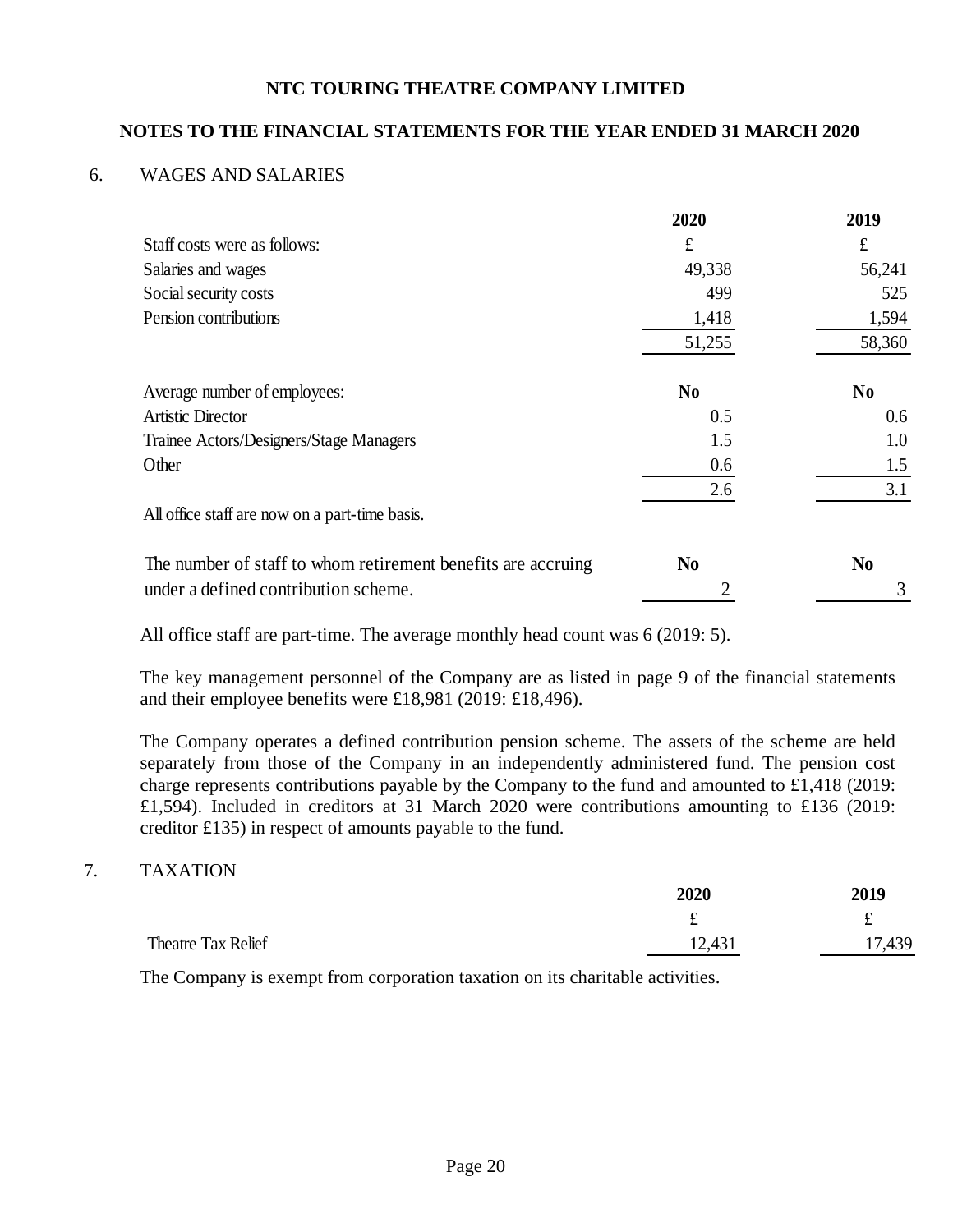# **NTC TOURING THEATRE COMPANY LIMITED NOTES TO THE FINANCIAL STATEMENTS FOR THE YEAR ENDED 31 MARCH 2020**

# 8. TANGIBLE FIXED ASSETS

|                           |                  | Fixtures         |           |                  |           |
|---------------------------|------------------|------------------|-----------|------------------|-----------|
|                           | Interact         | Freehold         | and       | Motor            |           |
|                           | Equipment        | Property         | Equipment | Vehicles         | Total     |
|                           | £                | £                | £         |                  | $\pounds$ |
| <b>COST</b>               |                  |                  |           |                  |           |
| As at 1 April 2019        | 2,555            | 6,202            | 20,204    | 48,359           | 77,320    |
| <b>Additions</b>          | $\boldsymbol{0}$ | 1,140            | 7,184     | $\overline{0}$   | 8,324     |
| Disposals                 | $\boldsymbol{0}$ | $\boldsymbol{0}$ | (416)     | $\boldsymbol{0}$ | (416)     |
| As at 31 March 2020       | 2,555            | 7,342            | 26,972    | 48,359           | 85,228    |
| <b>DEPRECIATION</b>       |                  |                  |           |                  |           |
| As at 1 April 2019        | 2,555            | 124              | 14,547    | 48,359           | 65,585    |
| Charge for the year       | $\theta$         | 147              | 3,201     | $\overline{0}$   | 3,348     |
| Depreciation on Disposals | $\boldsymbol{0}$ | $\boldsymbol{0}$ | (416)     | $\boldsymbol{0}$ | (416)     |
| As at 31 March 2020       | 2,555            | 271              | 17,332    | 48,359           | 68,517    |
| NET BOOK VALUE            |                  |                  |           |                  |           |
| As at 31 March 2020       | $\boldsymbol{0}$ | 7,071            | 9,640     | $\boldsymbol{0}$ | 16,711    |
| As at 31 March 2019       | $\boldsymbol{0}$ | 6,078            | 5,657     | $\boldsymbol{0}$ | 11,735    |

All tangible fixed assets are used by the Company for furtherance of its charitable objects.

# 9. DEBTORS

|     |                                                       | 2020      | 2019      |
|-----|-------------------------------------------------------|-----------|-----------|
|     |                                                       | $\pounds$ | $\pounds$ |
|     | Trade debtors                                         | $\theta$  | 474       |
|     | Other debtors                                         | 37,931    | 17,439    |
|     | Prepayments                                           | 2,924     | 8,162     |
|     |                                                       | 40,855    | 26,075    |
| 10. | <b>CREDITORS:</b> Amounts falling due within one year |           |           |
|     |                                                       | 2020      | 2019      |
|     |                                                       | $\pounds$ | $\pounds$ |
|     | Bank overdraft                                        | 8,088     | 18,933    |
|     | Trade creditors                                       | 1,015     | 2,362     |
|     | Other creditors and accruals                          | 72,934    | 4,502     |
|     |                                                       | 82,037    | 25,797    |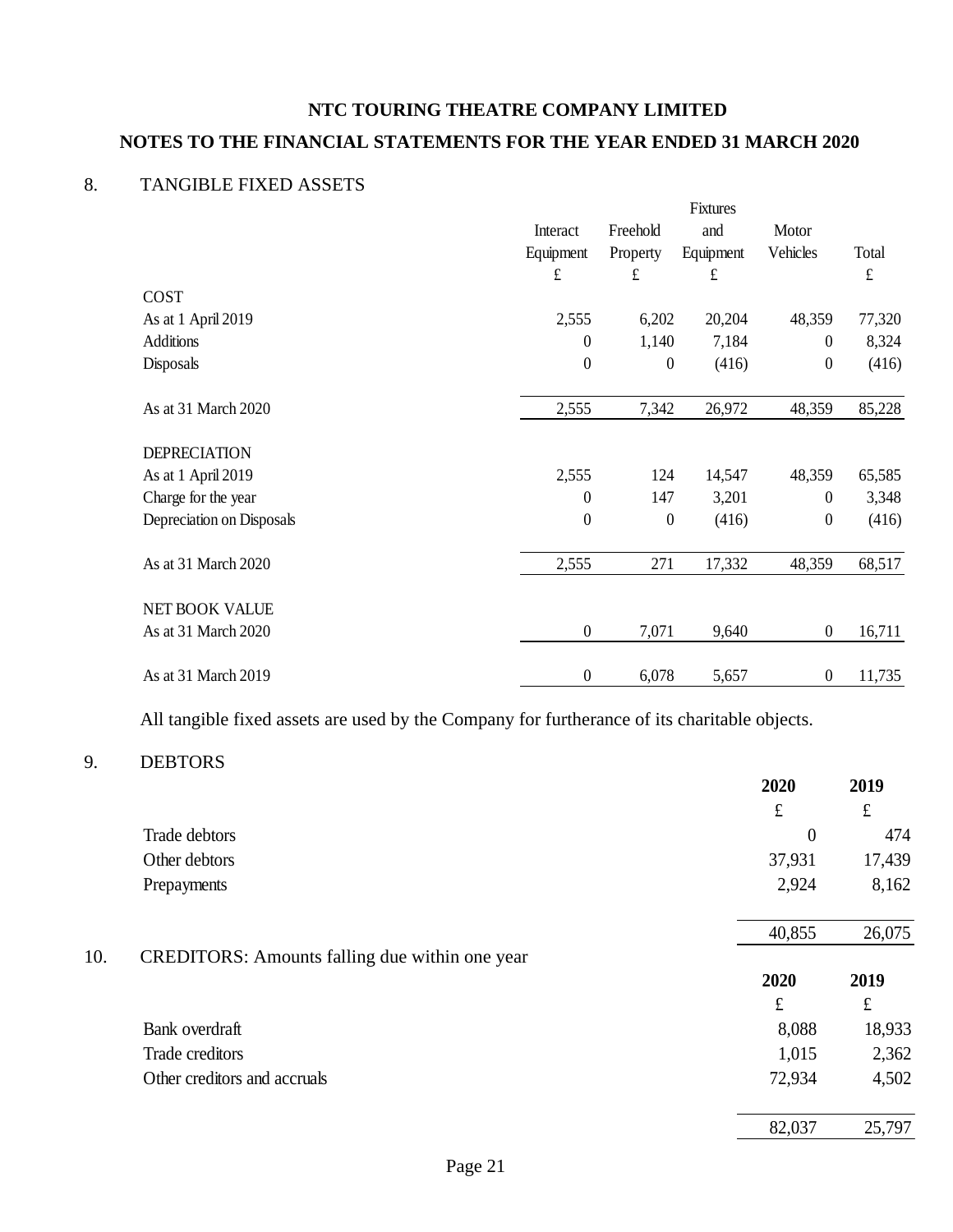# **NOTES TO THE FINANCIAL STATEMENTS FOR THE YEAR ENDED 31 MARCH 2020**

#### 11. COMPANY STATUS

NTC Touring Theatre Company Limited is a private company limited by guarantee incorporated in England and Wales. The registered office is The Dovecote Centre, Dovecote Street, Amble, Northumberland, NE65 0DX.

The company has no share capital and in the event of being wound up, the liability in respect of the guarantee is limited to no more than £1 per member.

#### 12. RELATED PARTY TRANSACTIONS

Mr Stewart Howson, partner of Gillian Hambleton, the Artistic Director, was paid £7,019 (2019 - £1,687) during the year for his work as an actor and writer for the Company.

Miss Eilish Stout-Cairns, partner of Lewis Matthews, the new Artistic Director, was paid £4,359 during the year for her work as an actor for the Company.

The company received funding directly from Northumberland County Council of £65,000 (2019: £65,000) Cllr B Flux is a member of NTC Touring Theatre Company Limited and during the year an elected member of Northumberland County Council.

# 13. ANALYSIS OF NET ASSETS BETWEEN FUNDS

| 2020                  | General | <b>Designated Restricted</b> |          | <b>Total</b> |
|-----------------------|---------|------------------------------|----------|--------------|
|                       | £       | £                            | £        | £            |
| Tangible fixed assets | 16,711  | $\theta$                     | $\theta$ | 16,711       |
| Net current assets    | (571)   | 28,395                       | 1,547    | 29,371       |
|                       | 16,140  | 28,395                       | 1,547    | 46,082       |
| 2019                  |         |                              |          |              |
|                       | General | <b>Designated Restricted</b> |          | <b>Total</b> |
|                       | £       | £                            | £        | £            |
| Tangible fixed assets | 11,735  | $\theta$                     | $\theta$ | 11,735       |
| Net current assets    | (7,137) | 25,354                       | 500      | 18,717       |
|                       | 4,598   | 25,354                       | 500      | 30,452       |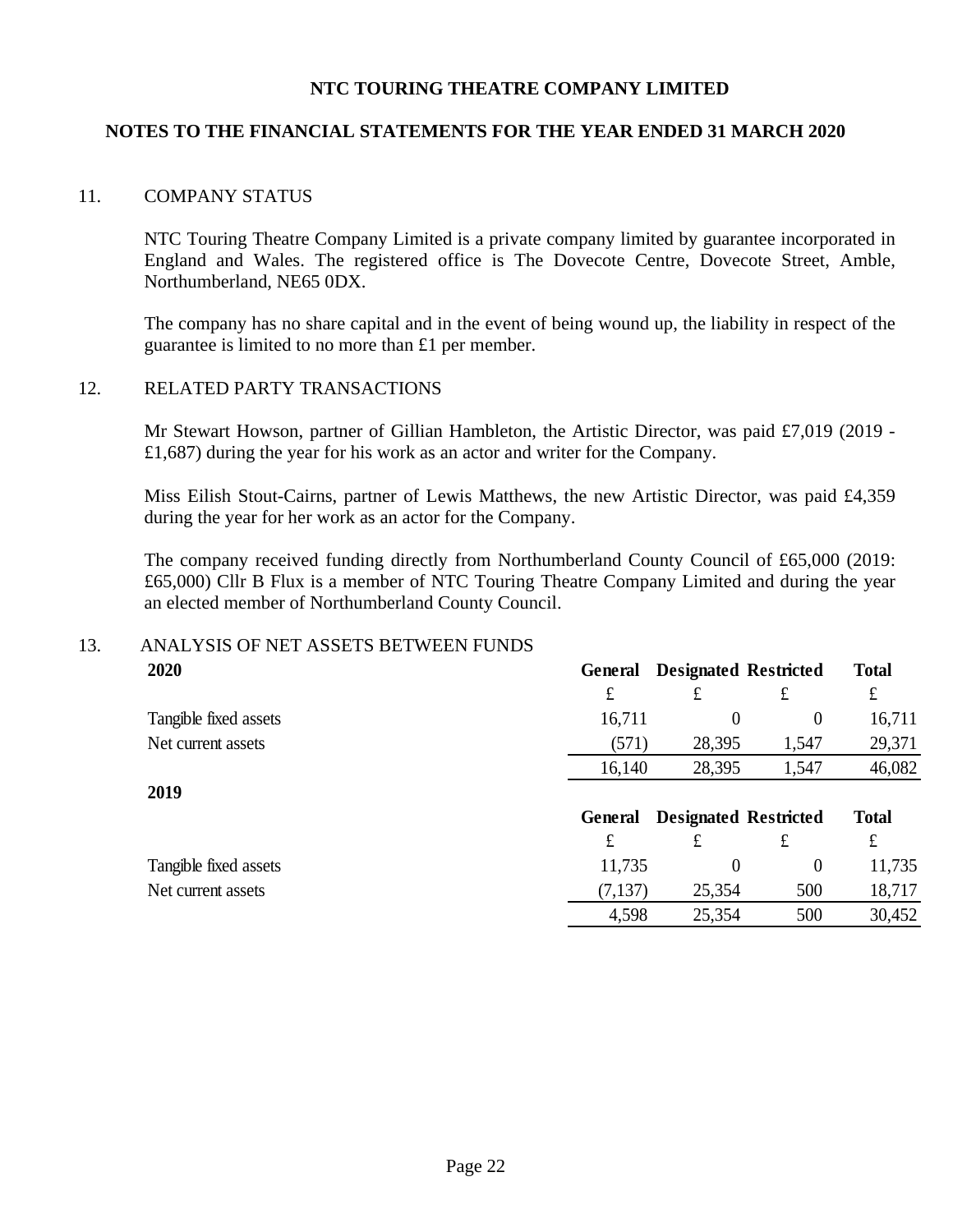# **NOTES TO THE FINANCIAL STATEMENTS FOR THE YEAR ENDED 31 MARCH 2020**

# 14. MOVEMENT IN FUNDS

|                                  |                   |                  |                  | Taxation         |                   |
|----------------------------------|-------------------|------------------|------------------|------------------|-------------------|
|                                  | As at 1           | Incoming         | Outgoing         | and              | As at 31          |
| 2020                             | <b>April 2019</b> | resources        | resources        | <b>Transfers</b> | <b>March 2020</b> |
| <b>Unrestricted funds</b>        | $\pounds$         | $\pounds$        | $\pounds$        | $\pounds$        | $\pounds$         |
| General                          | 4,598             | 173,605          | (177, 323)       | 15,260           | 16,140            |
| <b>Designated funds</b>          |                   |                  |                  |                  |                   |
| The Dovecote Centre              | 20,500            | $\boldsymbol{0}$ | $\overline{0}$   | 5,000            | 25,500            |
| <b>Cessation</b> fund            | 4,854             | $\boldsymbol{0}$ | $\boldsymbol{0}$ | (1,959)          | 2,895             |
| <b>Total unrestricted funds</b>  | 29,952            | 173,605          | (177, 323)       | 18,301           | 44,535            |
| <b>Restricted funds</b>          |                   |                  |                  |                  |                   |
| <b>Grants re Shows</b>           | $\boldsymbol{0}$  | 34,827           | (34, 827)        | $\boldsymbol{0}$ | $\boldsymbol{0}$  |
| Foyle Foundation Grants re Shows | $\boldsymbol{0}$  | 4,106            | (4,106)          | $\overline{0}$   | $\boldsymbol{0}$  |
| Foyle Foundation                 | $\boldsymbol{0}$  | 15,894           | (14, 347)        | $\Omega$         | 1,547             |
| Capital grants                   | 500               | 5,370            | $\boldsymbol{0}$ | (5,870)          | $\mathbf{0}$      |
| <b>Total restricted funds</b>    | 500               | 60,197           | (53,280)         | (5,870)          | 1,547             |
| <b>Total Funds</b>               | 30,452            | 233,802          | (230, 603)       | 12,431           | 46,082            |
|                                  |                   |                  |                  | Taxation         |                   |
|                                  | As at 1           | Incoming         | Outgoing         | and              | As at 31          |
| 2019                             | <b>April 2018</b> | resources        | resources        | <b>Transfers</b> | <b>March 2019</b> |
| <b>Unrestricted funds</b>        | $\mathbf f$       | $\pounds$        | $\mathbf f$      | $\pounds$        | $\pounds$         |
| General                          | 37,329            | 140,429          | (201, 302)       | 28,142           | 4,598             |
| <b>Designated funds</b>          |                   |                  |                  |                  |                   |
| NCC support                      | $\boldsymbol{0}$  | $\boldsymbol{0}$ | (208)            | 208              | $\boldsymbol{0}$  |
| The Dovecote Centre              | $\mathbf{0}$      | $\boldsymbol{0}$ | $\boldsymbol{0}$ | 20,500           | 20,500            |
| <b>SLA Fund</b>                  | 32,500            |                  |                  | (32,500)         | $\boldsymbol{0}$  |
| <b>Cessation</b> fund            | 3,765             | $\boldsymbol{0}$ | $\boldsymbol{0}$ | 1,089            | 4,854             |
| <b>Total unrestricted funds</b>  |                   |                  |                  |                  |                   |
|                                  | 73,594            | 140,429          | (201, 510)       | 17,439           | 29,952            |
| <b>Restricted funds</b>          |                   |                  |                  |                  |                   |
| <b>Grants re Shows</b>           | $\boldsymbol{0}$  | 24,570           | (24, 570)        | $\boldsymbol{0}$ | $\boldsymbol{0}$  |
| Core grants                      | 900               | 1,000            | (1,900)          | $\boldsymbol{0}$ | $\boldsymbol{0}$  |
| Capital grants                   | $\boldsymbol{0}$  | 500              | $\boldsymbol{0}$ | $\boldsymbol{0}$ | 500               |
| <b>Total restricted funds</b>    | 900               | 26,070           | (26, 470)        | $\boldsymbol{0}$ | 500               |